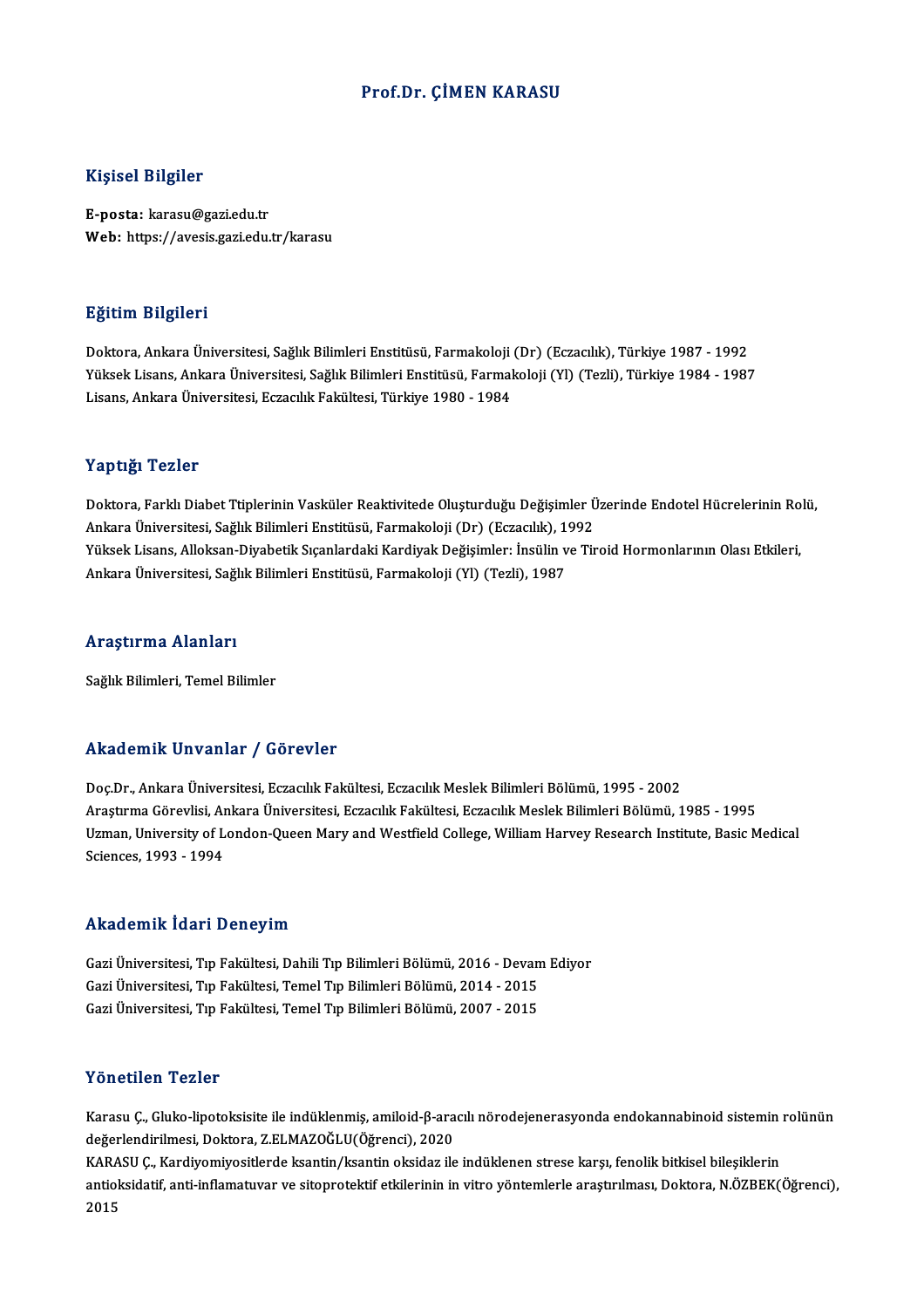KARASU Ç., Kardiyomiyositlerde Ksantin/Ksantin Oksidaz İle İndüklenen Strese Karşı, Fenolik Bitkisel Bileşiklerin<br>Antioksidetif Anti İnflametuyen Ve Sitennetektif Etkilerinin İn Vitre Yöntemlerle Anastrulması, Dektore KARASU Ç., Kardiyomiyositlerde Ksantin/Ksantin Oksidaz İle İndüklenen Strese Karşı, Fenolik Bitkisel B<br>Antioksidatif, Anti-İnflamatuvar Ve Sitoprotektif Etkilerinin İn Vitro Yöntemlerle Araştırılması, Doktora,<br>N Örbek (Öğr KARASU Ç., Kardiyomiyo<br>Antioksidatif, Anti-İnflam<br>N.Özbek(Öğrenci), 2015<br>KARASU C. Diyabetik ser Antioksidatif, Anti-İnflamatuvar Ve Sitoprotektif Etkilerinin İn Vitro Yöntemlerle Araştırılması, Doktora,<br>N.Özbek(Öğrenci), 2015<br>KARASU Ç., Diyabetik genç ve yaşlı sıçanlarda piridoindol türevi SM1EC2' in vasküler reaktiv

N.Özbek(Öğrenci), 2015<br>KARASU Ç., Diyabetik genç ve yaşlı sıçanlarda piridoindol türevi SM1EC2' in vaski<br>gliko-oksidatif stres belirteçleri üzerine etkileri, Doktora, A.ARZU(Öğrenci), 2014<br>KARASU Ç. Obez bestelerde diyet, KARASU Ç., Diyabetik genç ve yaşlı sıçanlarda piridoindol türevi SM1EC2' in vasküler reaktivite, endotel fonksiyonları<br>gliko-oksidatif stres belirteçleri üzerine etkileri, Doktora, A.ARZU(Öğrenci), 2014<br>KARASU Ç., Obez has

gliko-oksidatif stres belirteçleri üzerine etkileri, Doktora, A.ARZU(Öğrenci), 2014<br>KARASU Ç., Obez hastalarda diyet, egzersiz ve antiobezite ilaç uygulamalarının ok<br>mekanizmaları üzerindeki etkileri, Doktora, A.BOLGA(Öğre KARASU Ç., Obez hastalarda diyet, egzersiz ve antiobezite ilaç uygulamalarının oksidan stres ve antioksidan savunma<br>mekanizmaları üzerindeki etkileri, Doktora, A.BOLGA(Öğrenci), 2009<br>KARASU Ç., OBEZ HASTALARDA DİYET, EGZER

KARASU Ç., OBEZ HASTALARDA DİYET, EGZERSİZ VE ANTİOBEZİTE İLAÇ UYGULAMALARININ OKSİDAN STRES VE KARASU Ç., OBEZ HASTALARDA DİYET, EGZERSİZ VE ANTİOBEZİTE İLAÇ UYGULAMALARININ OKSİDAN STRES VE<br>ANTİOKSİDAN SAVUNMA MEKANİZMALARI ÜZERİNDEKİ ETKİLERİ, Doktora, A.Bolga(Öğrenci), 2008<br>KARASU Ç., Streptozotosin-diyabetik sıç

ANTİOKSİDAN SAVUNMA MEKANİZMALARI ÜZERİNDEKİ ETKİLERİ, Doktora, A.Bolga(Öğrenci), 2008<br>KARASU Ç., Streptozotosin-diyabetik sıçanlarda oksidatif stresle ilişkili metabolik, vasküler ve myokardiyal değişim<br>üzerinde balık yağ KARASU Ç., Streptozotosin-<br>üzerinde balık yağı tedavisi<br>T.HÜNKAR(Öğrenci), 2002<br>KARASU C. Streptozotosin üzerinde balık yağı tedavisinin etkileri: farmakolojik, biyokimyasal ve morfolojik değerlendirmeler, Yüksek Lisans,<br>T.HÜNKAR(Öğrenci), 2002<br>KARASU Ç., Streptozotosin-diyabetik sıçanlarda oksidatif stres ve vasküler reaktiv

T.HÜNKAR(Öğrenci), 2002<br>KARASU Ç., Streptozotosin-diyabetik sıçanlarda oksidatif stres ve vasküler reaktivite üzerine tek b.<br>kombine halde uygulanan A vitamini tedavisinin etkileri, Yüksek Lisans, F.ZOBALI(Öğrenci), 2000<br>K

KARASU Ç., Streptozotosin-diyabetik sıçanlarda alfa-lipoik asidin antioksidan etkisinin kardiyovasküler sistem üzerinde<br>değerlendirilmesi, Yüksek Lisans, N.GAMZE(Öğrenci), 1999 kombine halde uygulanan A vitamini tedavisinin etkileri, Yük<br>KARASU Ç., Streptozotosin-diyabetik sıçanlarda alfa-lipoik as<br>değerlendirilmesi, Yüksek Lisans, N.GAMZE(Öğrenci), 1999

### SCI, SSCI ve AHCI İndekslerine Giren Dergilerde Yayınlanan Makaleler

CI, SSCI ve AHCI İndekslerine Giren Dergilerde Yayınlanan Makaleler<br>I. Alpha-Mangostin Alleviates the Short-term 6-Hydroxydopamine-Induced Neurotoxicity and Oxidative<br>Damage in Pet Certical Slises and in Canarhabditis eleg Boot volting in addition the dividends and in Caenorhabditis elegans<br>Damage in Rat Cortical Slices and in Caenorhabditis elegans<br>Estrada Valancia B. Ester Hurtado Diaz M. Bangel Longr E. Botana I Alpha-Mangostin Alleviates the Short-term 6-Hydroxydopamine-Induced Neurotoxicity and Oxida<br>Damage in Rat Cortical Slices and in Caenorhabditis elegans<br>Estrada-Valencia R., Ester Hurtado-Diaz M., Rangel-Lopez E., Retana-Ma Damage in Rat Cortical Slices and in Caenorhabditis elegans<br>Estrada-Valencia R., Ester Hurtado-Diaz M., Rangel-Lopez E., Retana-Marquez S., Tunez I., Tinkov A., KARASU Ç.,<br>Ferrer B., Pedraza-Chaverri J., Aschner M., et al.

NEUROTOXICITY RESEARCH, 2022 (SCI İndekslerine Giren Dergi)

- Ferrer B., Pedraza-Chaverri J., Aschner M., et al.<br>NEUROTOXICITY RESEARCH, 2022 (SCI indekslerine Giren Dergi)<br>II. Thallium Induces Antiproliferative and Cytotoxic Activity in Glioblastoma C6 and U373 Cell Cultures<br>via Apo NEUROTOXICITY RESEARCH, 2022 (SCI İndek<br>Thallium Induces Antiproliferative and (<br>via Apoptosis and Changes in Cell Cycle<br>Pangel Lángr E. Pobles Pañveles P. Guadian Thallium Induces Antiproliferative and Cytotoxic Activity in Glioblastoma C6 and U373 Cell Cult<br>via Apoptosis and Changes in Cell Cycle<br>Rangel-López E., Robles-Bañuelos B., Guadiana-Ramírez N., Alvarez-Garduño V., Galván-A via Apoptosis and Changes in Cell Cycle<br>Rangel-López E., Robles-Bañuelos B., Guadiana-Ramírez N., Alvarez-Garduño V., Galván-Arzate S., Zazueta C.,<br>KARASU Ç., Túnez I., Tinkov A., Aschner M., et al. Rangel-López E., Robles-Bañuelos B., Guadiana-Ramírez N., Alvarez-Garc<br>KARASU Ç., Túnez I., Tinkov A., Aschner M., et al.<br>Neurotoxicity Research, 2022 (SCI Expanded İndekslerine Giren Dergi)<br>On the Biemedical Brenenties of
- III. On the Biomedical Properties of Endocannabinoid Degradation and Reuptake Inhibitors: Pre-clinical and Clinical Evidence Neurotoxicity Research,<br>On the Biomedical Pro<br>and Clinical Evidence On the Biomedical Properties of Endocannabinoid Degradation and Reuptake Inhibitors: Pre-clin<br>and Clinical Evidence<br>Paredes-Ruiz K. J. , Chavira-Ramos K., Orozco-Morales M., KARASU Ç., Tinkov A. A. , Aschner M., Santamaria and Clinical Evide<br>Paredes-Ruiz K. J. , C<br>Colin-Gonzalez A. L.<br>NEUDOTOVICITY DE Paredes-Ruiz K. J. , Chavira-Ramos K., Orozco-Morales M., KARASU Ç., Tinkov A. A. , Aschner M<br>Colin-Gonzalez A. L.<br>NEUROTOXICITY RESEARCH, cilt.39, sa.6, ss.2072-2097, 2021 (SCI İndekslerine Giren Dergi)<br>Platinum nanonasti Colin-Gonzalez A. L.<br>IV. Platinum nanoparticles Protect Against Lipopolysaccharide-Induced Inflammation in Microglial BV-2<br>Colls via Decreased Ovidative Damage and Increased Phageswtesis

- NEUROTOXICITY RESEARCH, cilt.39, sa.6, ss.2072-2097, 2021 (SCI İndekslerine Giren Dergi)<br>Platinum nanoparticles Protect Against Lipopolysaccharide-Induced Inflammation in Micro<br>Cells via Decreased Oxidative Damage and Incr Platinum nanoparticles Protect Against Lipopolysaccharide-Induced Inflammation in Micro<br>Cells via Decreased Oxidative Damage and Increased Phagocytosis<br>Elmazoglu Z., KAYHAN H., Santamaria A., Rangel-Lopez E., Ugur P. K. , Cells via Decreased Oxidative Damage and Increased Phagocytosis<br>Elmazoglu Z., KAYHAN H., Santamaria A., Rangel-Lopez E., Ugur P. K. , Ceylan A., Aschner M., KAR<br>NEUROCHEMICAL RESEARCH, cilt.46, sa.12, ss.3325-3341, 2021 (S Elmazoglu Z., KAYHAN H., Santamaria A., Rangel-Lopez E., Ugur P. K. , Ceylan A., Aschner M., KARASU Ç.<br>NEUROCHEMICAL RESEARCH, cilt.46, sa.12, ss.3325-3341, 2021 (SCI İndekslerine Giren Dergi)<br>V. S-allylcysteine inhibits c
- NEUROCHEMICAL RESEARCH, cilt.46, sa.12, ss.3325-3341, 2021 (S<br>S-allylcysteine inhibits chondrocyte inflammation to reduce<br>TLR4, JNK, and Nrf2 signaling: comparison with colchicine<br>Flmazogly 7, AVDIN BEK 7, Saribas S.C., OZ S-allylcysteine inhibits chondrocyte inflammation to reduce human osteoarthritis via t<br>TLR4, JNK, and Nrf2 signaling: comparison with colchicine<br>Elmazoglu Z., AYDIN BEK Z., Saribas S. G. , Ozogul C., GÖKER B., Bitik B., AK TLR4, JNK, and Nrf2 signaling: comparison with colchicine<br>Elmazoglu Z., AYDIN BEK Z., Saribas S. G. , Ozogul C., GÖKER B., Bitik B., AKTEKİN C. N. , KARASU Ç. Elmazoglu Z., AYDIN BEK Z., Saribas S. G. , Ozogul C., GÖKER B., Bitik B., AKTEKİN C. N. , KARASU Ç.<br>BIOCHEMISTRY AND CELL BIOLOGY, cilt.99, sa.5, ss.645-654, 2021 (SCI İndekslerine Giren Dergi)<br>VI. Redox-active phytoconst
- BIOCHEMISTRY AND CELL BIOLOGY, cilt.99, sa.5, ss.645-654, 2021 (SCI İndekslerine Giren Dergi)<br>Redox-active phytoconstituents ameliorate cell damage and inflammation in rat hippor<br>neurons exposed to hyperglycemia+A beta 1-4 Redox-active phytoconstituents ameliorate cell damage and inflammation in rat hippocam<br>neurons exposed to hyperglycemia+A beta 1-42 peptide<br>Elmazoglu Z., Galvan-Arzate S., Aschner M., Rangel-Lopez E., BAYRAKTAR O., Santama Elmazoglu Z., Galvan-Arzate S., Aschner M., Rangel-Lopez E., BAYRAKTAR O., Santamaria A., KARASU C. Elmazoglu Z., Galvan-Arzate S., Aschner M., Rangel-Lopez E., BAYRAKTAR O., Santamaria A., KARASU Ç.<br>NEUROCHEMISTRY INTERNATIONAL, cilt.145, 2021 (SCI İndekslerine Giren Dergi)<br>VII. Development of Novel Indole-Based Bifunct
- NEUROCHEMISTRY INTERNATIONAL, cilt.145, 2021 (SCI İndekslerine Giren Dergi)<br>Development of Novel Indole-Based Bifunctional Aldose Reductase Inhib<br>Promising Drugs for the Treatment of Diabetic Complications<br>Kovacikova L., P Development of Novel Indole-Based Bifunctional Aldose Reducta<br>Promising Drugs for the Treatment of Diabetic Complications<br>Kovacikova L., Prnova M. S. , Majekova M., Bohac A., KARASU Ç., Stefek M.<br>MOLECULES silt 26, 82.10, Promising Drugs for the Treatment of Diabetic Complications<br>Kovacikova L., Prnova M. S., Majekova M., Bohac A., KARASU Ç., Stefek<br>MOLECULES, cilt.26, sa.10, 2021 (SCI İndekslerine Giren Dergi)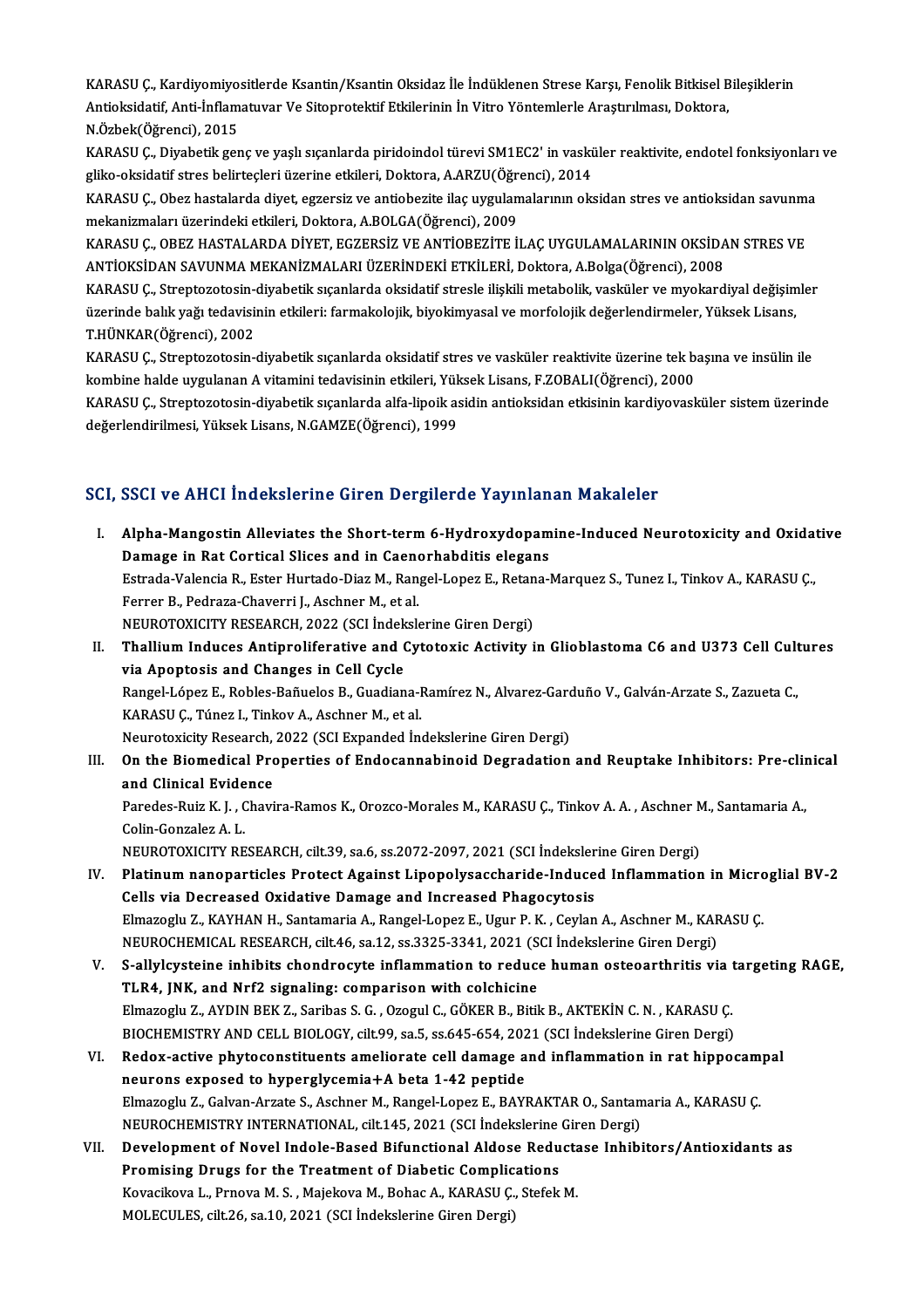- VIII. Protective Effects of Novel Substituted Triazinoindole Inhibitors of Aldose Reductase and Epalrestat<br>in Nouven like PC12 Cells and PV2 Podent Misroglial Cells Eunosed to Touje Models of Ovidative Protective Effects of Novel Substituted Triazinoindole Inhibitors of Aldose Reductase and Epalre<br>in Neuron-like PC12 Cells and BV2 Rodent Microglial Cells Exposed to Toxic Models of Oxidative<br>Stress: Comparison with the Pu Protective Effects of Novel Substituted Triazinoindole Inhibitors<br>in Neuron-like PC12 Cells and BV2 Rodent Microglial Cells Expos<br>Stress: Comparison with the Pyridoindole Antioxidant Stobadine<br>Elmazach: 7. Prnove M. S. Sto in Neuron-like PC12 Cells and BV2 Rodent Microglial Cells Exposed to Toxic Models of Oxidat<br>Stress: Comparison with the Pyridoindole Antioxidant Stobadine<br>Elmazoglu Z., Prnova M. S. , Stefek M., Ceylan A. F. , Aschner M., Stress: Comparison with the Pyridoindole Antioxidant Stol<br>Elmazoglu Z., Prnova M. S. , Stefek M., Ceylan A. F. , Aschner M., Rar<br>NEUROTOXICITY RESEARCH, 2021 (SCI İndekslerine Giren Dergi)<br>Cannabinaid prafilad asants impra NEUROTOXICITY RESEARCH, 2021 (SCI Indekslerine Giren Dergi)<br>IX. Cannabinoid-profiled agents improve cell survival via reduction of oxidative stress and
- NEUROTOXICITY RESEARCH, 2021 (SCI İndekslerine Giren Dergi)<br>Cannabinoid-profiled agents improve cell survival via reduction of oxidative stress and<br>inflammation, and Nrf2 activation in a toxic model combining hyperglycemia Cannabinoid-profiled agents<br>inflammation, and Nrf2 activ<br>in rat hippocampal neurons<br>Elmazogly 7, Bangal Lopez E. N inflammation, and Nrf2 activation in a toxic model combining hyperglycemia+A beta(1-42) peptid<br>in rat hippocampal neurons<br>Elmazoglu Z., Rangel-Lopez E., Noel Medina-Campos O., Pedraza-Chaverri J., Tunez I., Aschner M., San

i<mark>n rat hip]</mark><br>Elmazoglu<br>KARASU Ç.<br>NEUPOCHE Elmazoglu Z., Rangel-Lopez E., Noel Medina-Campos O., Pedraza-Chaverri J., Tunez I<br>KARASU Ç.<br>NEUROCHEMISTRY INTERNATIONAL, cilt.140, 2020 (SCI İndekslerine Giren Dergi)<br>URRE97 Prevents the Shart Term Excitatovic Cell Demag

NEUROCHEMISTRY INTERNATIONAL, cilt.140, 2020 (SCI İndekslerine Giren Dergi)

KARASU Ç.<br>NEUROCHEMISTRY INTERNATIONAL, cilt.140, 2020 (SCI İndekslerine Giren Dergi)<br>X. URB597 Prevents the Short-Term Excitotoxic Cell Damage in Rat Cortical Slices: Role of Cannabinoid<br>1 Receptors URB597 Prevents the Short-Term Excitotoxic Cell Damage in Rat Cortical Slices: Role of Cannabin<br>1 Receptors<br>Chavira-Ramos K., Orozco-Morales M., KARASU Ç., Tinkov A. A. , Aschner M., Santamaria A., Colin-Gonzalez A. L.<br>NEU

1 Receptors<br>Chavira-Ramos K., Orozco-Morales M., KARASU Ç., Tinkov A. A. , As<br>NEUROTOXICITY RESEARCH, 2020 (SCI İndekslerine Giren Dergi)<br>Combatting Nitrocative Strass and Inflammation with Nove Chavira-Ramos K., Orozco-Morales M., KARASU Ç., Tinkov A. A. , Aschner M., Santamaria A., Colin-Gonzalez A. L.<br>NEUROTOXICITY RESEARCH, 2020 (SCI İndekslerine Giren Dergi)<br>XI. Combatting Nitrosative Stress and Inflammation

- NEUROTOXICITY RESEARCH, 2020 (SCI İndekslerine Giren Dergi)<br>Combatting Nitrosative Stress and Inflammation with Novel Substituted Triazinoinc<br>Aldose Reductase in PC12 Cells Exposed to 6-Hydroxydopamine Plus High Glucose<br>El Combatting Nitrosative Stress and Inflammation with No<br>Aldose Reductase in PC12 Cells Exposed to 6-Hydroxyde<br>Elmazoglu Z., Prnova M. S. , Santamaria A., Stefek M., KARASU Ç.<br>NEUPOTOVICITY RESEARCH 2020 (SCL Indekslering Gi Aldose Reductase in PC12 Cells Exposed to 6-Hydroxydopamine Plus High Glucose<br>Elmazoglu Z., Prnova M. S. , Santamaria A., Stefek M., KARASU Ç.<br>NEUROTOXICITY RESEARCH, 2020 (SCI İndekslerine Giren Dergi) Elmazoglu Z., Prnova M. S. , Santamaria A., Stefek M., KARASU Ç.<br>NEUROTOXICITY RESEARCH, 2020 (SCI İndekslerine Giren Dergi)<br>XII. TRL4, RAGE, and p-JNK/JNK mediated inflammatory aggression in osteoathritic human chondr
- NEUROTOXICITY RESEARCH, 2020 (SCI İndekslerine Giren Dergi)<br>TRL4, RAGE, and p-JNK/JNK mediated inflammatory aggression in osteoathritic human chono<br>are counteracted by redox-sensitive phenolic olive compounds: Comparison w TRL4, RAGE, and p-JNK/JNK mediated inflammatory aggression in osteoathritic hur<br>are counteracted by redox-sensitive phenolic olive compounds: Comparison with il<br>Elmazoglu Z., Bek Z. A. , SARIBAŞ G. S. , ozogul C., GÖKER B. are counteracted by redox-sensitive phenolic olive compounds: Comparison with ibuprofen<br>Elmazoglu Z., Bek Z. A. , SARIBAŞ G. S. , ozogul C., GÖKER B., Bitik B., AKTEKİN C. N. , KARASU Ç.<br>JOURNAL OF TISSUE ENGINEERING AND R Elmazoglu Z., Bek Z. A. , SARIBAŞ G. S. , ozogul C., GÖKER B., Bitik B., AKTEKİN C. N. , KARASU Ç.<br>JOURNAL OF TISSUE ENGINEERING AND REGENERATIVE MEDICINE, 2020 (SCI İndekslerine Giren Dergi)<br>XIII. Antioxidant Mechanis
- JOURNAL OF TISSUE ENGINEERING AND REG<br>Antioxidant Mechanisms in the Neuropre<br>Liposomes and Rat Brain Cortical Slices<br>Prnove M.S. Nool Modine Compos Q. Podrar Antioxidant Mechanisms in the Neuroprotective Action of Cemtirestat: Studies in Chemical Models,<br>Liposomes and Rat Brain Cortical Slices<br>Prnova M. S. , Noel Medina-Campos O., Pedraza-Chaverri J., Laura Colin-Gonzalez A., P Liposomes and Rat Brain Cortical Slices<br>Prnova M. S. , Noel Medina-Campos 0., Pedraza-Chaverri J.,<br>E., Kovacikova L., Ceylan A., KARASU Ç., Santamaria A., et al.<br>NEUPOSCIENCE .cilt 442, cs 206, 217, 2020 (SCL Indekslerin Prnova M. S. , Noel Medina-Campos O., Pedraza-Chaverri J., Laura Colin-Go<br>E., Kovacikova L., Ceylan A., KARASU Ç., Santamaria A., et al.<br>NEUROSCIENCE, cilt.443, ss.206-217, 2020 (SCI İndekslerine Giren Dergi)<br>Comparison of E., Kovacikova L., Ceylan A., KARASU Ç., Santamaria A., et al.<br>NEUROSCIENCE, cilt.443, ss.206-217, 2020 (SCI İndekslerine Giren Dergi)<br>XIV. Comparison of Efficacy and Safety of Two Tea Tree Oil-Based Formulations in Patien
- NEUROSCIENCE, cilt.443, ss.206-217, 2020 (SCI İndekslerine Gircomparison of Efficacy and Safety of Two Tea Tree Oil-B<br>Blepharitis: A Double-Blinded Randomized Clinical Trial<br>Fraun S. B., SABIRAS C. S., Varavisi S., Elmanag Comparison of Efficacy and Safety of Two Tea Tree Oil-Based Formulations in Patients with Chro<br>Blepharitis: A Double-Blinded Randomized Clinical Trial<br>Ergun S. B. , SARIBAŞ G. S. , Yarayici S., Elmazoglu Z., Cardak A., Ozo Blepharitis: A Double-Blinded Randomized Clinical Trial<br>Ergun S. B. , SARIBAŞ G. S. , Yarayici S., Elmazoglu Z., Cardak A., Ozogul C., İLHAN M. N. , KARASU Ç., Kemer O<br>OCULAR IMMUNOLOGY AND INFLAMMATION, cilt.28, sa.6, ss. Ergun S. B. , SARIBAŞ G. S. , Yarayici S., Elmazoglu Z., Cardak A., Ozogul C., İLHAN M. N. , KARASU Ç., Kemer O. E.<br>OCULAR IMMUNOLOGY AND INFLAMMATION, cilt.28, sa.6, ss.888-897, 2020 (SCI İndekslerine Giren Dergi)<br>XV.

# OCULAR IMMU<br>Thallium Tox<br>Allylcysteine<br><sup>Huntodo</sup> Diar N Thallium Toxicity inCaenorhabditis elegans: Involvement of the SKN-1 Pathway and Protection<br>Allylcysteine<br>Hurtado-Diaz M. E. , Estrada-Valencia R., Rangel-Lopez E., Maya-Lopez M., Colonnello A., Galvan-Arzate S.,<br>Verstreet

Allylcysteine<br>Hurtado-Diaz M. E. , Estrada-Valencia R., Rangel-Lopez E<br>Verstraeten S. V. , KARASU Ç., Tunez I., Aschner M., et al.<br>NEUPOTOVICITY PESEARCH, silt 38, ss 3, ss 387, 308, 30 Hurtado-Diaz M. E. , Estrada-Valencia R., Rangel-Lopez E., Maya-Lopez M., Colonnello A., Ga<br>Verstraeten S. V. , KARASU Ç., Tunez I., Aschner M., et al.<br>NEUROTOXICITY RESEARCH, cilt.38, sa.2, ss.287-298, 2020 (SCI İndeksler

- Verstraeten S. V. , KARASU Ç., Tunez I., Aschner M., et al.<br>NEUROTOXICITY RESEARCH, cilt.38, sa.2, ss.287-298, 2020 (SCI İndekslerine Giren Dergi)<br>XVI. Triglyceride-lowering effect of the aldose reductase inhibitor cem NEUROTOXICITY RESEARCH, cilt.38, sa.2, ss.287-298, 2020 (SCI Indekslerine Giren Dergi)<br>Triglyceride-lowering effect of the aldose reductase inhibitor cemtirestat-another factor contribute to attenuation of symptoms of peri Triglyceride-lowering effect of the aldose reductase inhibitor cemtires<br>contribute to attenuation of symptoms of peripheral neuropathy in ST<br>Prnova M. S., Kovacikova L., Svik K., Bezek S., Elmazoglu Z., KARASU Ç., Stefek M contribute to attenuation of symptoms of peripheral neuropathy in STZ-diabetic rats<br>Prnova M. S. , Kovacikova L., Svik K., Bezek S., Elmazoglu Z., KARASU Ç., Stefek M.<br>NAUNYN-SCHMIEDEBERGS ARCHIVES OF PHARMACOLOGY, cilt.39 Prnova<br>NAUNY<br>Dergi)<br>Luteel NAUNYN-SCHMIEDEBERGS ARCHIVES OF PHARMACOLOGY, cilt.393, sa.4, ss.651-661, 2020 (SCI Indeksler<br>Dergi)<br>XVII. Luteolin protects microglia against rotenone-induced toxicity in a hormetic manner through<br>tagacting avidative str
- Dergi)<br>Luteolin protects microglia against rotenone-induced toxicity in a hormetic manner through<br>targeting oxidative stress response, genes associated with Parkinson's disease and inflammatory<br>pathways Luteolin p<br>targeting<br>pathways<br>Elmazoclu targeting oxidative stress response, genes associated with Parkinson's disease and inflammatory<br>pathways<br>Elmazoglu Z., YAR SAĞLAM A. S. , Sonmez C., KARASU Ç.

DRUG AND CHEMICAL TOXICOLOGY, cilt.43, sa.1, ss.96-103, 2020 (SCI İndekslerine Giren Dergi)

Elmazoglu Z., YAR SAĞLAM A. S. , Sonmez C., KARASU Ç.<br>DRUG AND CHEMICAL TOXICOLOGY, cilt.43, sa.1, ss.96-103, 2020 (SCI İndekslerine Giren Dergi)<br>XVIII. Bacopa Monnieri Protects the Directly Affected Organ as Well as Dista DRUG AND CHEMICAL TOXICOLOGY, cilt.43, sa.1, ss.96-103, 2020 (SCI İndekslerine Giren Dergi)<br>Bacopa Monnieri Protects the Directly Affected Organ as Well as Distant Organs Against I/R Inj<br>by Modulating Anti-Inflammatory and Bacopa Monnieri<br>by Modulating Ar<br>Aortic Occlusion<br>Orlu H. Colin Cund by Modulating Anti-Inflammatory and Anti-Nitrosative Pathways in A Rat Model for Infra-Renal<br>Aortic Occlusion<br>Ozlu H., Cakir Gundogdu A., Elmazoglu Z., Take Kaplanoğlu G., Oktar L., Karasu Ç.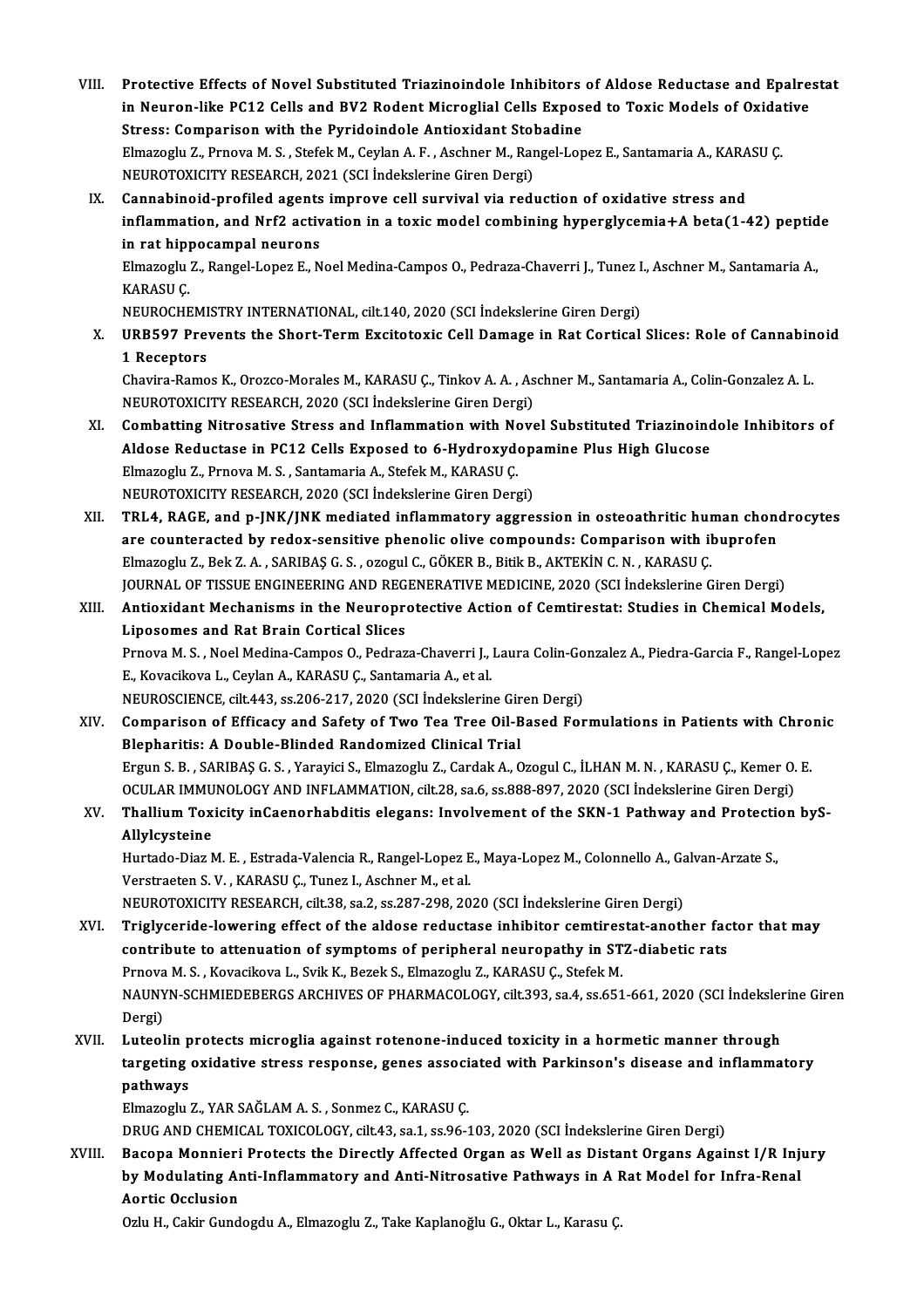JOURNAL OF INVESTIGATIVE SURGERY, 2020 (SCI İndekslerine Giren Dergi)

- XIX. 3-Mercapto-5H-1,2,4-Triazino[5,6-b]Indole-5-Acetic Acid (Cemtirestat) Alleviates Symptoms of JOURNAL OF INVESTIGATIVE SURGERY, 2020 (SCI İndekslerine Giren Dergi)<br>3-Mercapto-5H-1,2,4-Triazino[5,6-b]Indole-5-Acetic Acid (Cemtirestat) Alleviates Symptoms of<br>Peripheral Diabetic Neuropathy in Zucker Diabetic Fatty (ZD 3-Mercapto-5H-1,2,4-Triazino[5,6-b]Indole-5-Acetic Acid (<br>Peripheral Diabetic Neuropathy in Zucker Diabetic Fatty ()<br>Prnova M. S. , Svik K., Bezek S., Kovacikova L., KARASU Ç., Stefek M.<br>NEUPOCHEMICAL PESEARCH sit 44 se 5 Peripheral Diabetic Neuropathy in Zucker Diabetic Fatty (ZDF) Rats: A Role of Ald<br>Prnova M. S. , Svik K., Bezek S., Kovacikova L., KARASU Ç., Stefek M.<br>NEUROCHEMICAL RESEARCH, cilt.44, sa.5, ss.1056-1064, 2019 (SCI İndeksl Prnova M. S. , Svik K., Bezek S., Kovacikova L., KARASU Ç., Stefek M.<br>NEUROCHEMICAL RESEARCH, cilt.44, sa.5, ss.1056-1064, 2019 (SCI İndekslerine Giren Dergi)<br>XX. The Pharmacological Inhibition of Fatty Acid Amide Hydr NEUROCHEMICAL RESEARCH, cilt.44, sa.5, ss.1056-1064, 2019 (SCI Indekslerine Giren Dergi)
- Aguilera-Portillo G., Rangel-Lopez E., Villeda-Hernandez J., Chavarria A., Castellanos P., Elmazoglu Z., KARASU Ç.,<br>Tunez I., Pedraza G., Konigsberg M., et al. Rat Striatum: Possible Involvement of CB1 Receptors Regulation Aguilera-Portillo G., Rangel-Lopez E., Villeda-Hernandez J., Chavarria A., Castellanos P., Elma:<br>Tunez I., Pedraza G., Konigsberg M., et al.<br>MOLECULAR NEUROBIOLOGY, cilt.56, sa.2, ss.844-856, 2019 (SCI İndekslerine Giren D Tunez I., Pedraza G., Konigsberg M., et al.<br>MOLECULAR NEUROBIOLOGY, cilt.56, sa.2, ss.844-856, 2019 (SCI İndekslerine Giren Dergi)<br>XXI. Luteolin Modulates Glyco-Lipo-Oxidative Protein Modifications and Inhibits Inflamm
- MOLECULAR NEUROBIOLOGY, cilt.56, sa.2, ss.844-856, 2019 (SCI İndekslerine Giren Dergi)<br>Luteolin Modulates Glyco-Lipo-Oxidative Protein Modifications and Inhibits Inflammat<br>Release in Human Osteoarthritic Articular Chondroc Luteolin Modulates Glyco-Lipo-Oxidative Protein M<br>Release in Human Osteoarthritic Articular Chondre<br>GÖKER B., Elmazoglu Z., Bitik B., Aytekin C.N. , KARASU Ç.<br>APTUPITIS & PUEUMATOLOCY sil: 70, 2019 (SCL Indeksl Release in Human Osteoarthritic Articular Chondrocytes: Comparison with Colchicine<br>GÖKER B., Elmazoglu Z., Bitik B., Aytekin C. N. , KARASU Ç.<br>ARTHRITIS & RHEUMATOLOGY, cilt.70, 2018 (SCI İndekslerine Giren Dergi) GÖKER B., Elmazoglu Z., Bitik B., Aytekin C. N. , KARASU Ç.<br>ARTHRITIS & RHEUMATOLOGY, cilt.70, 2018 (SCI İndekslerine Giren Dergi)<br>XXII. A pyridoindole antioxidant SMe1EC2 regulates contractility, relaxation ability, catio
- ARTHRITIS & RHEUMATOLOGY, cilt.70, 2018 (SCI İndekslerine Giren Dergi)<br>A pyridoindole antioxidant SMe1EC2 regulates contractility, relaxation ability, cation channel<br>activity, and protein-carbonyl modifications in the aort A pyridoindole ar<br>activity, and prote<br>diabetes mellitus<br>Selvi A API N. Set activity, and protein-carbonyl modifications in<br>diabetes mellitus<br>Sakul A., ARI N., Sotnikova R., Ozansoy G., KARASU Ç.<br>GEROSCIENCE. silt 40. 88.4. 88.277.202.2019 (SCL İnc diabetes mellitus<br>Sakul A., ARI N., Sotnikova R., Ozansoy G., KARASU Ç.<br>GEROSCIENCE, cilt.40, sa.4, ss.377-392, 2018 (SCI İndekslerine Giren Dergi)

Sakul A., ARI N., Sotnikova R., Ozansoy G., KARASU Ç.<br>GEROSCIENCE, cilt.40, sa.4, ss.377-392, 2018 (SCI İndekslerine Giren Dergi)<br>XXIII. Quercetin and hydroxytyrosol attenuates xanthine/xanthine oxidase-induced toxicity in GEROSCIENCE, cilt.40, sa.4, ss.377-392, 2018 (SCI İndekslerine Giren Dergi)<br>Quercetin and hydroxytyrosol attenuates xanthine/xanthine oxidase-induced toxicity in F<br>cardiomyocytes by regulation of oxidative stress and stres Quercetin and hydroxytyr<br>cardiomyocytes by regulat<br>Ozbek N., Bali E. B. , Karasu Ç.<br>CENERAL PHYSIOLOCY AND cardiomyocytes by regulation of oxidative stress and stress-sensitive signaling pathwa<br>Ozbek N., Bali E. B. , Karasu Ç.<br>GENERAL PHYSIOLOGY AND BIOPHYSICS, cilt.34, ss.407-414, 2015 (SCI İndekslerine Giren Dergi)<br>Olive Leaf

- Ozbek N., Bali E. B. , Karasu Ç.<br>GENERAL PHYSIOLOGY AND BIOPHYSICS, cilt.34, ss.407-414, 2015 (SCI İndekslerine Giren Dergi)<br>XXIV. Olive Leaf Extracts Protect Cardiomyocytes against 4-Hydroxynonenal-Induced Toxicity In Vit GENERAL PHYSIOLOGY AND BIOPHYSICS, cilt.34, ss.407-414, 2015 (S<br>Olive Leaf Extracts Protect Cardiomyocytes against 4-Hydroxy<br>Comparison with Oleuropein, Hydroxytyrosol, and Quercetin<br>PALLE P., Ergin V., Backave L., PAYPAKT Olive Leaf Extracts Protect Cardiomyocytes against 4-Hydroxynone<br>Comparison with Oleuropein, Hydroxytyrosol, and Quercetin<br>BALİ E. B. , Ergin V., Rackova L., BAYRAKTAR O., Kucukboyaci N., KARASU Ç.<br>BLANTA MEDICA .gilt 80, Comparison with Oleuropein, Hydroxytyrosol, and Quercetin<br>BALİ E. B. , Ergin V., Rackova L., BAYRAKTAR O., Kucukboyaci N., KARASU Ç.<br>PLANTA MEDICA, cilt.80, sa.12, ss.984-992, 2014 (SCI İndekslerine Giren Dergi)
- XXV. Redox status related activation of endoplasmic reticulumstress and apoptosis caused by 4- PLANTA MEDICA, cilt.80, sa.12, ss.984-992, 20<br>Redox status related activation of endop<br>hydroxynonenal exposure in INS-1 cells<br>CUMAQČUJA, Arigiagly A, KARASU C Redox status related activation of<br>hydroxynonenal exposure in INS-:<br>CUMAOĞLU A., Aricioglu A., KARASU Ç.<br>TOVICOLOCY MECHANISMS AND METI CUMAOĞLU A., Aricioglu A., KARASU Ç.<br>TOXICOLOGY MECHANISMS AND METHODS, cilt.24, sa.5, ss.362-367, 2014 (SCI İndekslerine Giren Dergi) CUMAOĞLU A., Aricioglu A., KARASU Ç.<br>TOXICOLOGY MECHANISMS AND METHODS, cilt.24, sa.5, ss.362-367, 2014 (SCI İndekslerine Giren De<br>XXVI. Pomegranate Seed Oil Modulates Functions and Survival of BV-2 Microglial Cells in vit
- TOXICOLOGY MECHANISMS AND METHODS, cilt.24, sa.5, s<br>Pomegranate Seed Oil Modulates Functions and Su<br>Rackova L., Ergin V., BALİ E. B. , Kuniakova M., KARASU Ç.<br>INTERNATIONAL JOURNAL EOR VITAMIN AND NUTRITIO INTERNATIONAL JOURNAL FOR VITAMIN AND NUTRITION RESEARCH, cilt.84, ss.295-309, 2014 (SCI İndekslerine<br>Giren Dergi) Rackova L., Ergin V., BALİ E. B., Kuniakova M., KARASU C. INTERNATIONAL JOURNAL FOR VITAMIN AND NUTRITION RESEARCH, cilt.84, ss.295-309, 2014 (SCI Inde<br>Giren Dergi)<br>XXVII. Carbonyl Stress in Aging Process: Role of Vitamins and Phytochemicals as Redox Regulators<br>Frgin V. Horiny B.
- Giren Dergi)<br>Carbonyl Stress in Aging Pro<br>Ergin V., Hariry R. E. , KARASU Ç.<br>ACINC AND DISEASE silt4 SP E Carbonyl Stress in Aging Process: Role of Vitamins and Phytochemicals<br>Ergin V., Hariry R. E., KARASU Ç.<br>AGING AND DISEASE, cilt.4, sa.5, ss.276-294, 2013 (SCI İndekslerine Giren Dergi)<br>Age, and diabetes induced regulation

Ergin V., Hariry R. E. , KARASU C.<br>AGING AND DISEASE, cilt4, sa.5, ss.276-294, 2013 (SCI İndekslerine Giren Dergi)<br>XXVIII. Age- and diabetes-induced regulation of oxidative protein modification in rat brain and peripheral<br> AGING AND DISEASE, cilt4, sa.5, ss.276-294, 2013 (SCI İndekslerine Giren I<br>Age- and diabetes-induced regulation of oxidative protein modificatissues: Consequences of treatment with antioxidant pyridoindole<br>Sakul A. Cumasgl Sakul A., Cumaoglu A., Aydin E., Ari N., DİLSİZ N., KARASU Ç. EXPERIMENTALGERONTOLOGY, cilt.48, sa.5, ss.476-484,2013 (SCI İndekslerineGirenDergi) Sakul A., Cumaoglu A., Aydin E., Ari N., DİLSİZ N., KARASU Ç.<br>EXPERIMENTAL GERONTOLOGY, cilt.48, sa.5, ss.476-484, 2013 (SCI İndekslerine Giren Dergi)<br>XXIX. Comparison of Melatonin Effect on Oxidant Status and Antioxid

# EXPERIMENTAL GERONT<br>Comparison of Melato<br>Young and Aged Rats Comparison of Melatonin Effect on Oxidant Status and A<br>Young and Aged Rats<br>GÜNEY Ş., Cumaoglu A., ÖZTÜRK G., AKBULUT K. G. , KARASU Ç.<br>INTERNATIONAL JOURNAL OF CERONTOLOCY si<sup>157, 89</sub>.1, 89.45</sup> Young and Aged Rats<br>GÜNEY Ş., Cumaoglu A., ÖZTÜRK G., AKBULUT K. G. , KARASU Ç.<br>INTERNATIONAL JOURNAL OF GERONTOLOGY, cilt.7, sa.1, ss.45-49, 2013 (SCI İndekslerine Giren Dergi)<br>4.5. dianilinenhtelimide pretests neureendes

GÜNEY Ș., Cumaoglu A., ÖZTÜRK G., AKBULUT K. G. , KARASU Ç.<br>INTERNATIONAL JOURNAL OF GERONTOLOGY, cilt.7, sa.1, ss.45-49, 2013 (SCI İndekslerine Giren Dergi)<br>XXX. 4,5-dianilinophtalimide protects neuroendocrine cells a INTERNATI<br>4,5-dianili<br>apoptosis<br>Ergin V. En 4,5-dianilinophtalimide protects neuroe<br>apoptosis<br>Ergin V., Erdogan M., KARASU Ç., Menevse A.<br>NEUROENDOCRINOLOCY LETTERS silt 34, se apoptosis<br>Ergin V., Erdogan M., KARASU Ç., Menevse A.<br>NEUROENDOCRINOLOGY LETTERS, cilt.34, sa.5, ss.359-365, 2013 (SCI İndekslerine Giren Dergi)

XXXI. Novel Hexahydropyridoindole Derivative as Prospective Agent Against Oxidative Damage in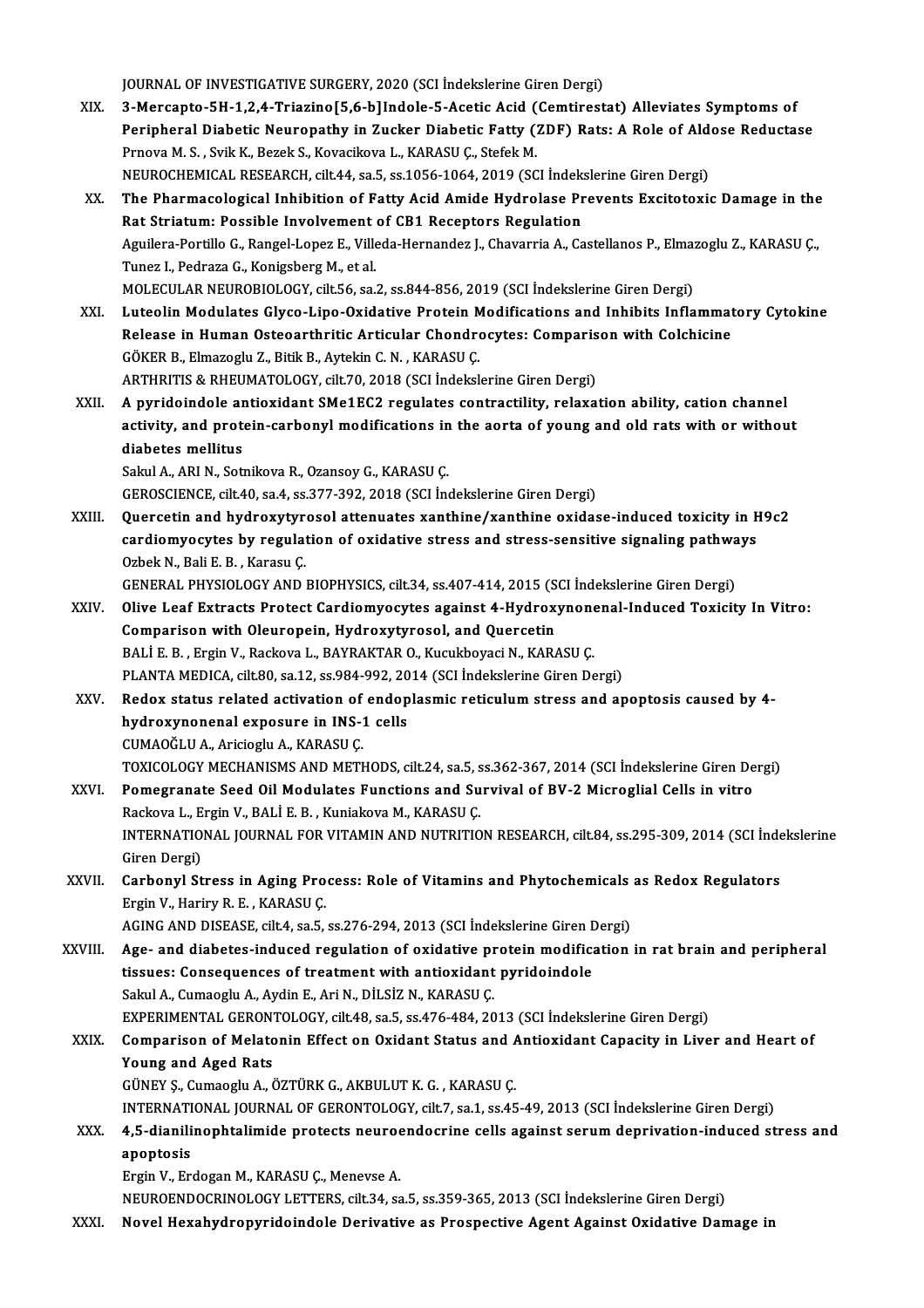|              | Pancreatic beta Cells                                                                                               |
|--------------|---------------------------------------------------------------------------------------------------------------------|
|              | Rackova L., Cumaoglu A., BAĞRIAÇIK E. Ü., Stefek M., Maechler P., KARASU Ç.                                         |
|              | MEDICINAL CHEMISTRY, cilt.7, sa.6, ss.711-717, 2011 (SCI Indekslerine Giren Dergi)                                  |
| XXXII.       | Eye Lens in Aging and Diabetes: Effect of Quercetin                                                                 |
|              | Stefek M., KARASU Ç.                                                                                                |
|              | REJUVENATION RESEARCH, cilt.14, sa.5, ss.525-534, 2011 (SCI Indekslerine Giren Dergi)                               |
| XXXIII.      | Polyphenolic Extracts from Olea europea L. Protect Against Cytokine-Induced beta-Cell Damage                        |
|              | Through Maintenance of Redox Homeostasis                                                                            |
|              | Cumaoglu A., ARI N., KARTAL M., KARASU Ç.                                                                           |
|              | REJUVENATION RESEARCH, cilt.14, sa.3, ss.325-334, 2011 (SCI Indekslerine Giren Dergi)                               |
| <b>XXXIV</b> | Effect of long term, non cholesterol lowering dose of fluvastatin treatment on oxidative stress in                  |
|              | brain and peripheral tissues of streptozotocin-diabetic rats                                                        |
|              | Cumaoglu A., Ozansoy G., İRAT A. M., Aricioglu A., KARASU Ç., ARI N.                                                |
|              | EUROPEAN JOURNAL OF PHARMACOLOGY, cilt.654, sa.1, ss.80-85, 2011 (SCI İndekslerine Giren Dergi)                     |
| <b>XXXV</b>  | Oxidant/antioxidant status in premenstrual syndrome                                                                 |
|              | Duvan C. I., Cumaoglu A., Turhan N. O., KARASU Ç., Kafali H.                                                        |
|              | ARCHIVES OF GYNECOLOGY AND OBSTETRICS, cilt.283, sa.2, ss.299-304, 2011 (SCI İndekslerine Giren Dergi)              |
| XXXVI.       | Effects of olive leaf polyphenols against H2O2 toxicity in insulin secreting beta-cells                             |
|              | Cumaoglu A., Rackova L., Stefek M., KARTAL M., Maechler P., KARASU Ç.                                               |
|              | ACTA BIOCHIMICA POLONICA, cilt.58, sa.1, ss.45-50, 2011 (SCI Indekslerine Giren Dergi)                              |
| XXXVII.      | Glycoxidative and nitrosative stress in kidney of experimental diabetic rats: Effects of the                        |
|              | prydoindole antioxidant stobadine                                                                                   |
|              | Cumaoglu A., Stefek M., Bauer V., ARI N., Aricioglu A., KARASU Ç.                                                   |
|              | NEUROENDOCRINOLOGY LETTERS, cilt.31, sa.3, ss.313-318, 2010 (SCI İndekslerine Giren Dergi)                          |
| XXXVIII.     | Protein oxidation under extremely low frequency electric field in guinea pigs. Effect of N-acetyl-L-                |
|              | cysteine treatment                                                                                                  |
|              | GÜLER ÖZTÜRK G., Turkozer Z., ÖZGÜR BÜYÜKATALAY E., TOMRUK A., Seyhan N., KARASU Ç.                                 |
|              | GENERAL PHYSIOLOGY AND BIOPHYSICS, cilt.28, sa.1, ss.47-55, 2009 (SCI İndekslerine Giren Dergi)                     |
| <b>XXXIX</b> | Metabolism-induced oxidative stress is a mediator of glucose toxicity in HT22 neuronal cells                        |
|              | Rackova L., Snirc V., Jung T., Stefek M., KARASU Ç., Grune T.                                                       |
|              | FREE RADICAL RESEARCH, cilt.43, sa.9, ss.876-886, 2009 (SCI Indekslerine Giren Dergi)                               |
| XL.          | Long-age villages as a new concept for health/medical tourism Sağlik turizminde yeni bir konsept:                   |
|              | "Uzun yaşam köyleri"                                                                                                |
|              | KARASU Ç                                                                                                            |
|              | Turkiye Klinikleri Journal of Medical Sciences, cilt.29, sa.SUPPL., 2009 (SCI Expanded İndekslerine Giren Dergi)    |
| XLI.         | Synthetic antioxidants as potential medical remedies: An update of the past decade of pyridoindols                  |
|              | KARASU Ç., Stefek M.                                                                                                |
|              | Turkiye Klinikleri Journal of Medical Sciences, cilt.29, sa.SUPPL., 2009 (SCI Expanded İndekslerine Giren Dergi)    |
| XLII.        | Experimental diabetes as a model of accelerated aging: Matrix collagen modifications                                |
|              | Stefek M., KARASU Ç                                                                                                 |
|              | Turkiye Klinikleri Journal of Medical Sciences, cilt.29, sa.SUPPL., 2009 (SCI Expanded İndekslerine Giren Dergi)    |
| XLIII.       | Calpain 10 SNP-44 gene polymorphism affects susceptibility to type 2 diabetes mellitus and diabetic-                |
|              | related conditions                                                                                                  |
|              | Demirci H., YURTCU E., ERGÜN M. A., Yazici A. C., KARASU Ç., YETKİN İ.                                              |
|              | GENETIC TESTING, cilt.12, sa.2, ss.305-309, 2008 (SCI Indekslerine Giren Dergi)                                     |
| XLIV.        | Carboxymethylated pyridoindole antioxidants as aldose reductase inhibitors: Synthesis, activity,                    |
|              | partitioning, and molecular modeling                                                                                |
|              | Stefek M., Snirc V., Djoubissie P., Majekova M., Demopoulos V., Rackova L., Bezakova Z., KARASU Ç., Carbone V., El- |
|              | Kabbani O.                                                                                                          |
|              | BIOORGANIC & MEDICINAL CHEMISTRY, cilt.16, sa.9, ss.4908-4920, 2008 (SCI Indekslerine Giren Dergi)                  |
| XLV.         | Theories of biological aging: Role of oxidative stress Biyolojik yaşlanma teorileri: Oksidatif stresin              |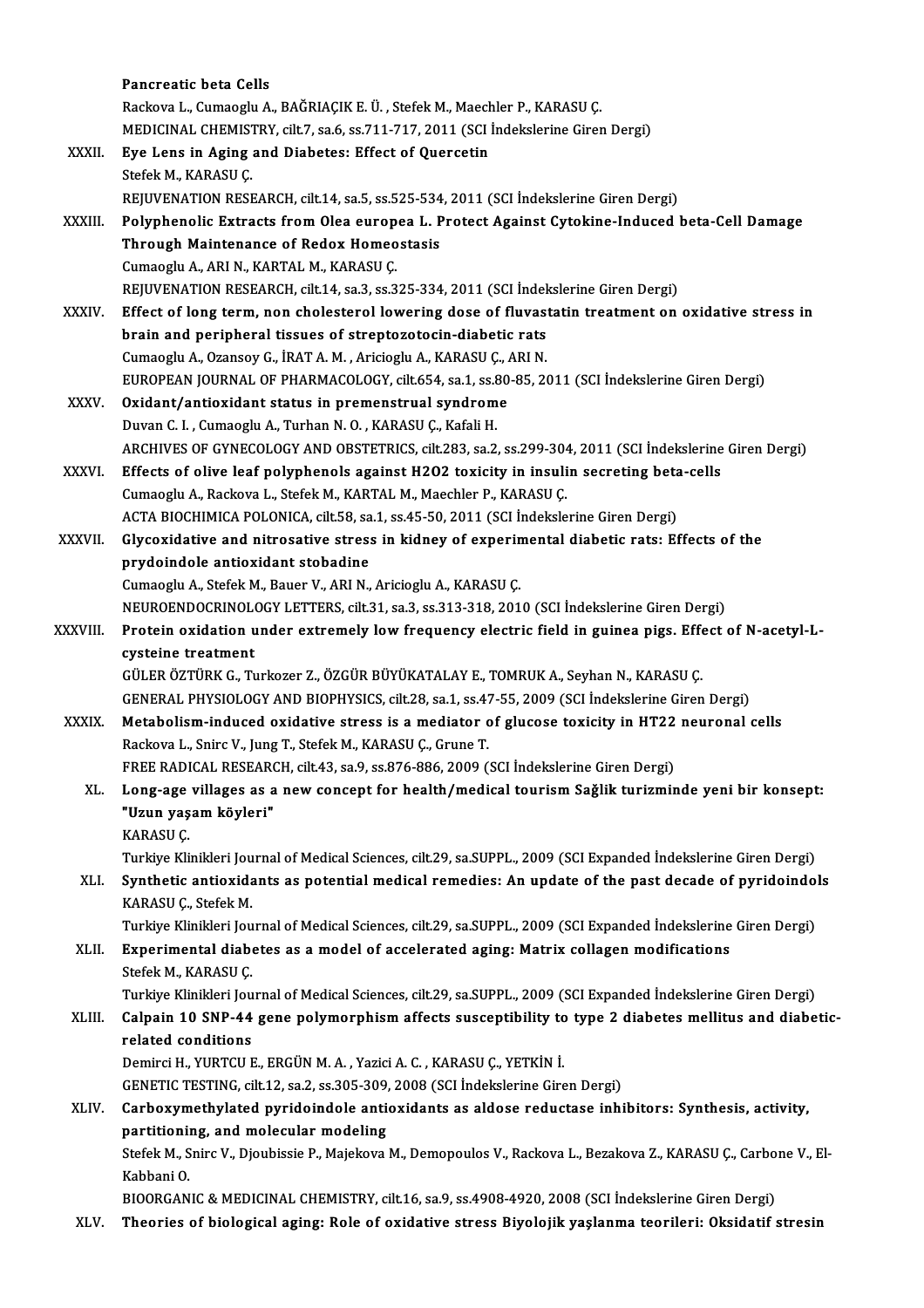Rolü Karasu<sub>Ç</sub>. Turkiye Klinikleri Journal of Medical Sciences, cilt.28, sa.6 SUPPL., 2008 (SCI Expanded İndekslerine Giren Dergi) Karasu Ç.<br>Turkiye Klinikleri Journal of Medical Sciences, cilt.28, sa.6 SUPPL., 2008 (SCI Expanded İndekslerine<br>XLVI. Cod liver oil supplementation improves cardiovascular and metabolic abnormalities in<br> Turkiye Klinikleri Journal of Med<br>Cod liver oil supplementatio<br>streptozotocin diabetic rats<br>Cevlan Jeik A. Hunkar T. Asan E Cod liver oil supplementation improves cardiovascular and metabolic abnormalities in<br>streptozotocin diabetic rats<br>Ceylan-Isik A., Hunkar T., Asan E., Kaymaz F., ARI N., SÖYLEMEZOĞLU T., Renda N., SONCUL H., Bali M., KARASU streptozotocin diabetic rats<br>Ceylan-Isik A., Hunkar T., Asan E., Kaymaz F., ARI N., SÖYLEMEZOĞLU T., Renda N., SONCUL H., Bali M., KARASU Ç<br>JOURNAL OF PHARMACY AND PHARMACOLOGY, cilt.59, sa.12, ss.1629-1641, 2007 (SCI İnde Ceylan-Isik A., Hunkar T., Asan E., Kaymaz F., ARI N., SÖYLEMEZOĞLU T., Renda N., SONCUL H., Bali M., KARASU Ç.<br>JOURNAL OF PHARMACY AND PHARMACOLOGY, cilt.59, sa.12, ss.1629-1641, 2007 (SCI İndekslerine Giren Dergi)<br>XLVII. JOURNAL OF PHARMACY AND PHARMACOLOGY, cilt.59, sa.12, ss.1629-1641, 2007 (SCI İndekslerine Giren Dergi)<br>Stobadine inhibits doxorubicin-induced apoptosis through a caspase-9 dependent pathway in P815<br>mastocytoma cells. BAĞRIAÇIK E. Ü., Uslu K., Yurtcu E., Stefek M., Karasu Ç. mastocytoma cells.<br>BAĞRIAÇIK E. Ü. , Uslu K., Yurtcu E., Stefek M., Karasu Ç.<br>Cell biology international, cilt.31, sa.9, ss.979-84, 2007 (SCI Expanded İndekslerine Giren Dergi)<br>Effects of stebedine and uitemin E in diebete XLVIII. Effects of stobadine and vitamin E in diabetes-induced retinal abnormalities: involvement of oxidative stress. Cell biology interna<br>Effects of stobad<br>oxidative stress.<br>Yulek E. Or M. Ozo Yulek F., Or M., Ozogul C., Isik A. C., Ari N., Stefek M., Bauer V., Karasu Ç. Archives of medical research, cilt.38, sa.5, ss.503-11, 2007 (SCI Expanded İndekslerine Giren Dergi) XLIX. Stobadine protects rat kidney against ischaemia/reperfusion injury. Guz G., Demirogullari B., Ulusu N. N., Dogu C., Demirtola A., Kavutcu M., Omeroglu S., Stefek M., Karasu C. Stobadine protects rat kidney against ischaemia/reperfusion injury.<br>Guz G., Demirogullari B., Ulusu N. N. , Dogu C., Demirtola A., Kavutcu M., Omeroglu S., Stefek M., Karasu Ç.<br>Clinical and experimental pharmacology & phys Guz G., Demir<br>Clinical and e<br>Giren Dergi)<br>Effecte of al Clinical and experimental pharmacology & physiology, cilt.34, sa.3, ss.210-6, 2007 (SCI Expanded Indekslerine<br>Giren Dergi)<br>L. Effects of antioxidant stobadine on protein carbonylation, advanced oxidation protein products a

Giren Dergi)<br>Effects of antioxidant stobadine on protein carbonylation, advanced oxidation protein product<br>reductive capacity of liver in streptozotocin-diabetic rats: Role of oxidative/nitrosative stress<br>Sumaegly A. Covik Effects of antioxidant stobadine on protein cannot reductive capacity of liver in streptozotocin-d<br>Cumaoglu A., Cevik C., Rackova L., ARI N., KARASU C.<br>PIOEACTOPS silt 20. sp.2, ss.171,179,2007 (SCL had reductive capacity of liver in streptozotocin-diabetic rats: Role of<br>Cumaoglu A., Cevik C., Rackova L., ARI N., KARASU Ç.<br>BIOFACTORS, cilt.30, sa.3, ss.171-178, 2007 (SCI İndekslerine Giren Dergi)<br>The effect of taurine en Cumaoglu A., Cevik C., Rackova L., ARI N., KARASU Ç.<br>BIOFACTORS, cilt.30, sa.3, ss.171-178, 2007 (SCI İndekslerine Giren<br>LI. The effect of taurine on renal ischemia/reperfusion injury.<br>Cuz C. Oz E. Lortlar N. Husu N. N. Nu

# BIOFACTORS, cilt.30, sa.3, ss.171-178, 2007 (SCI İndekslerine Giren Dergi)<br>The effect of taurine on renal ischemia/reperfusion injury.<br>Guz G., Oz E., Lortlar N., Ulusu N. N. , Nurlu N., Demirogullari B., Omeroglu S., Sert The effect of taurine on renal ischemia/reperfusion injury.<br>Guz G., Oz E., Lortlar N., Ulusu N. N. , Nurlu N., Demirogullari B., Omeroglu S., Sert S.,<br>Amino acids, cilt.32, sa.3, ss.405-11, 2007 (SCI Expanded İndekslerine Guz G., Oz E., Lortlar N., Ulusu N. N. , Nurlu N., Demirogullari B., Omeroglu S., Sert S., Karasu Ç.<br>Amino acids, cilt.32, sa.3, ss.405-11, 2007 (SCI Expanded Indekslerine Giren Dergi)<br>LII. Alteration of vascular reactivit

Amino acids, cilt.32, sa.3, ss.405-11, 2007 (SCI Expanded Indekslerine Giren Dergi)<br>Alteration of vascular reactivity in diabetic human mammary artery and the effects of<br>thiazolidinediones

Irat A.M., Aslamaci S., Karasu Ç., Ari N.

thiazolidinediones<br>Irat A. M. , Aslamaci S., Karasu Ç., Ari N.<br>JOURNAL OF PHARMACY AND PHARMACOLOGY, cilt.58, sa.12, ss.1647-1653, 2006 (SCI İndekslerine Giren Dergi)<br>Reastive exusen spesies modiate abnormal sentrestile re

Irat A. M. , Aslamaci S., Karasu Ç., Ari N.<br>JOURNAL OF PHARMACY AND PHARMACOLOGY, cilt.58, sa.12, ss.1647-1653, 2006 (SCI İndekslerine Giren Derg<br>LIII. Reactive oxygen species mediate abnormal contractile response to sympa JOURNAL OF PHARMACY AND PHARMACOLOGY, cilt.58, sa.12, ss.1647-1653, 2006 (SCI İndekslerine Giren Dergi)<br>Reactive oxygen species mediate abnormal contractile response to sympathetic nerve stimulation<br>and noradrenaline in th Reactive oxy<br>and noradren<br>antioxidants. and noradrenaline in the vas deferens of chronically<br>antioxidants.<br>Gunes A., Ceylan A., Sarioglu Y., Stefek M., Bauer V., Karasu Ç.<br>Eundemental & clinical phermasology silt 10, 89, 1, 85, 73, 0, 26 antioxidants.<br>Gunes A., Ceylan A., Sarioglu Y., Stefek M., Bauer V., Karasu Ç.<br>Fundamental & clinical pharmacology, cilt.19, sa.1, ss.73-9, 2005 (SCI Expanded İndekslerine Giren Dergi)<br>Effect of the purideindele antioxidan

- Gunes A., Ceylan A., Sarioglu Y., Stefek M., Bauer V., Karasu Ç.<br>Fundamental & clinical pharmacology, cilt.19, sa.1, ss.73-9, 2005 (SCI Expanded Indekslerine Giren Dergi)<br>LIV. Effect of the pyridoindole antioxidant stobadi Fundamental & clinical pharmacology, cilt.19, sa.1, ss.73-9, 2005 (SCI Expanded Indel<br>Effect of the pyridoindole antioxidant stobadine on development of experi<br>and on lens protein oxidation in rats: comparison with vitamin Effect of the pyridoindole antioxidant stobadine on development of experient of the protein oxidation in rats: comparison with vitamin E and BH Kyselova Z., Gajdosik A., Gajdosikova A., Ulicna O., Mihalova D., Karasu Ç., S and on lens protein oxidation in rats: comparison with vitamin E and Bl<br>Kyselova Z., Gajdosik A., Gajdosikova A., Ulicna O., Mihalova D., Karasu Ç., Stefek M<br>Molecular vision, cilt.11, ss.56-65, 2005 (SCI Expanded İndeksle
- Molecular vision, cilt.11, ss.56-65, 2005 (SCI Expanded Indekslerine Giren Dergi)<br>LV. Circadian variations in the activities of 6-phosphogluconate dehydrogenase and glucose-6-Molecular vision, cilt.11, ss.56-65, 2005 (SCI Expanded Indekslerine Giren Dergi)<br>Circadian variations in the activities of 6-phosphogluconate dehydrogenase and glucose-6-<br>phosphate dehydrogenase in the liver of control an Circadian variations in the activities of 6-phosphogluconate dehydrogenase an<br>phosphate dehydrogenase in the liver of control and streptozotocin-induced d<br>Ulusu N., Ozbey G., Tandogan B., Gunes A., Durakoglugil D., Karasu phosphate dehydrogenase in the liver of control and streptozotocin-induced diabetic ra<br>Ulusu N., Ozbey G., Tandogan B., Gunes A., Durakoglugil D., Karasu Ç., Uluoglu C., Zengil H.<br>Chronobiology international, cilt.22, sa.4 Ulusu N., Ozbey G., Tandogan B., Gunes A., Durakoglugil D., Karasu Ç., Uluoglu C., Zengil H.<br>Chronobiology international, cilt.22, sa.4, ss.667-77, 2005 (SCI Expanded Indekslerine Giren Dergi)<br>LVI. Adenosine triphosphatase
- Chronobiology international, cilt.22, sa.4, ss.667-77, 2005 (SCI Expanded Indekslerine Giren Dergi)<br>Adenosine triphosphatase activity of streptozotocin-induced diabetic rat brain microso<br>vitamin E.<br>Das Evcimen N., Ulusu N. Adenosine triphosphatase activity of str<br>vitamin E.<br>Das Evcimen N., Ulusu N., Karasu Ç., Dogru B.<br>Coneral physiology and biophysics, silt 22, 83.

General physiology and biophysics, cilt.23, sa.3, ss.347-55, 2004 (SCI Expanded Indekslerine Giren Dergi)

Das Evcimen N., Ulusu N., Karasu Ç., Dogru B.<br>General physiology and biophysics, cilt.23, sa.3, ss.347-55, 2004 (SCI Expanded Indekslerine Giren Dergi)<br>LVII. Simvastatin treatment restores vasoconstriction and the inhibito General physiology and biophysics, cilt.23, sa.3, ss.347-55, 2004 (SCI I<br>Simvastatin treatment restores vasoconstriction and the inhil<br>relaxation via affecting oxidizing metabolism in diabetic rats.<br>Caylan A. Karasy C. Alt Simvastatin treatment restores vaso<br>relaxation via affecting oxidizing me<br>Ceylan A., Karasu Ç., Aktan F., Ozansoy G.<br>Dishates putrition & mataboliam silt 17. relaxation via affecting oxidizing metabolism in diabetic rats.<br>Ceylan A., Karasu Ç., Aktan F., Ozansoy G.<br>Diabetes, nutrition & metabolism, cilt.17, sa.4, ss.203-10, 2004 (SCI Expanded İndekslerine Giren Dergi)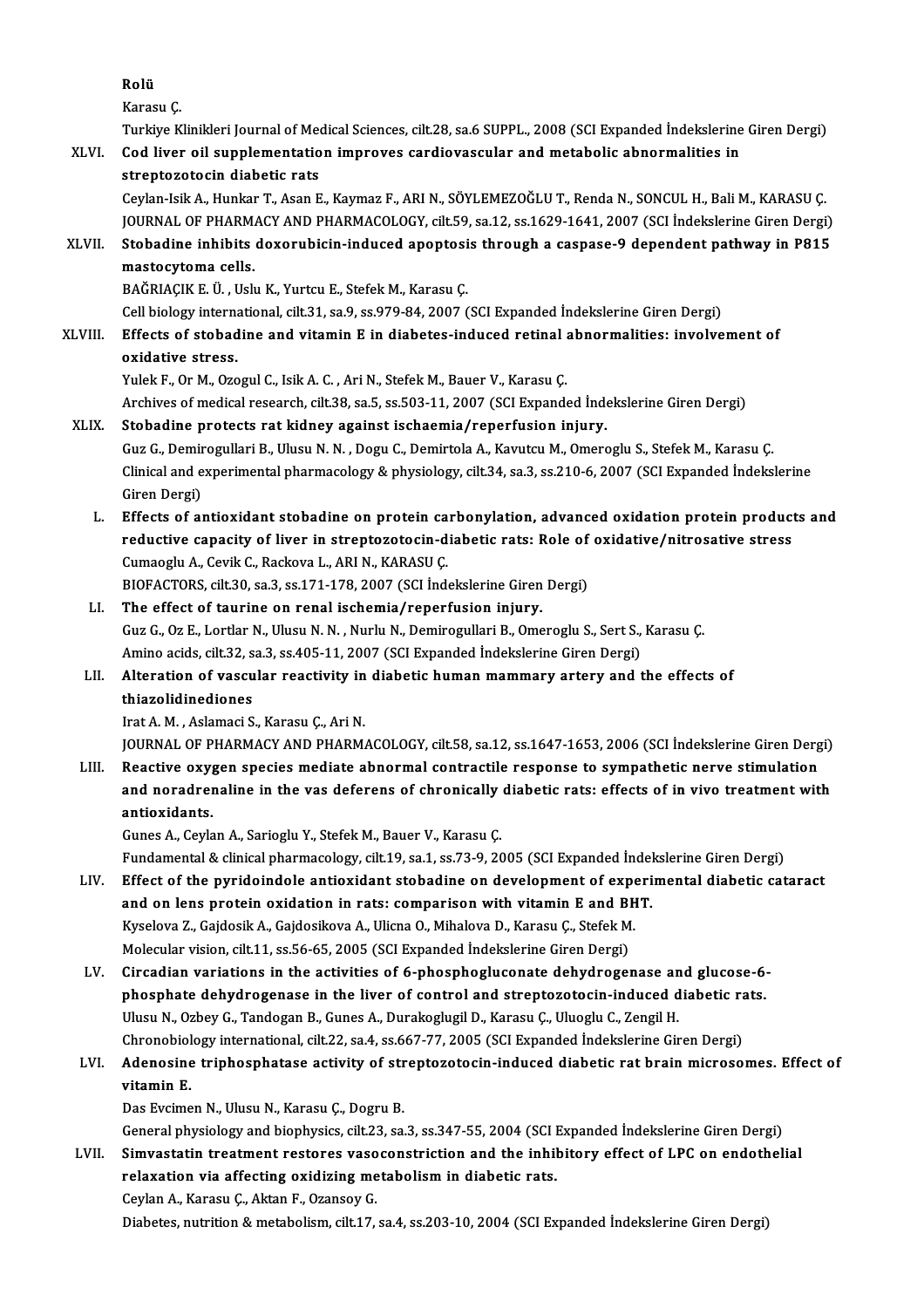LVIII. Impaired Na+,K+-ATPase activity as a mechanism of reactive nitrogen species-induced cytotoxicity<br>in guines nig liver expeced to linepelysessberides Impaired Na+,K+-ATPase activity as a mechanism<br>in guinea pig liver exposed to lipopolysaccharides.<br>Cimer B. Turkerkar N. Savan L. Unlu A. Karagu C. Impaired Na+,K+-ATPase activity as a mecha<br>in guinea pig liver exposed to lipopolysaccha<br>Cimen B., Turkozkan N., Seven I., Unlu A., Karasu Ç.<br>Malagular and sallular bioshamistwy silt 250 sa 1 2 in guinea pig liver exposed to lipopolysaccharides.<br>Cimen B., Turkozkan N., Seven I., Unlu A., Karasu Ç.<br>Molecular and cellular biochemistry, cilt.259, sa.1-2, ss.53-7, 2004 (SCI Expanded İndekslerine Giren Dergi)<br>Effects Cimen B., Turkozkan N., Seven I., Unlu A., Karasu Ç.<br>Molecular and cellular biochemistry, cilt.259, sa.1-2, ss.53-7, 2004 (SCI Expanded Indekslerine Giren Dergi)<br>LIX. Effects of rosiglitazone treatment on the pentose phosp Molecular and cellular biochemistry, cilt.259, sa.1-2, ss.53-7, 2<br>Effects of rosiglitazone treatment on the pentose phos<br>enzymes in liver and kidney of rats fed a high-fat diet.<br>Althou E. Hugu N. Torunor E.S., Aurer C. Ton Effects of rosiglitazone treatment on the pentose phosphate pathway and<br>enzymes in liver and kidney of rats fed a high-fat diet.<br>Akbay E., Ulusu N., Toruner F. S. , Ayvaz G., Taneri F., Akturk M., Arslan M., Karasu Ç.<br>Curr Current therapeutic research, clinical and experimental, cilt.65, sa.1, ss.79-89, 2004 (SCI Expanded İndekslerine<br>Giren Dergi) Akbay E., Ulu:<br>Current thera<br>Giren Dergi)<br>Effect of ste Current therapeutic research, clinical and experimental, cilt.65, sa.1, ss.79-89, 2004 (SCI Expanded Indekslerine<br>Giren Dergi)<br>LX. Effect of stobadine on leukocyte free radical generation in streptozotocin-diabetic rats: c Giren Dergi)<br>Effect of stobae<br>with vitamin E.<br>Dominnuels A. K Effect of stobadine on leukocyte free i<br>with vitamin E.<br>Demiryurek A., Karasu Ç., Stefek M., Stolc S.<br>Pharmagalagu silt 70 ss 1 ss 1 4 2004 (SC with vitamin E.<br>Demiryurek A., Karasu Ç., Stefek M., Stolc S.<br>Pharmacology, cilt.70, sa.1, ss.1-4, 2004 (SCI Expanded İndekslerine Giren Dergi) Demiryurek A., Karasu Ç., Stefek M., Stolc S.<br>Pharmacology, cilt.70, sa.1, ss.1-4, 2004 (SCI Expanded İndekslerine Giren Dergi)<br>LXI. Effects of simvastatin treatment on oxidant/antioxidant state and ultrastructure of d Pharmacology,<br>Effects of sim<br>myocardium.<br>Carlan A. Kara Effects of simvastatin treatment on oxidant/antioxi<br>myocardium.<br>Ceylan A., Karasu Ç., Aktan F., Guven C., Can B., Ozansoy G.<br>Conaral physiology and biophysics, silt 22, es 4, es 525, 47. myocardium.<br>Ceylan A., Karasu Ç., Aktan F., Guven C., Can B., Ozansoy G.<br>General physiology and biophysics, cilt.22, sa.4, ss.535-47, 2003 (SCI Expanded İndekslerine Giren Dergi) Ceylan A., Karasu Ç., Aktan F., Guven C., Can B., Ozansoy G.<br>General physiology and biophysics, cilt.22, sa.4, ss.535-47, 2003 (SCI Expanded İndekslerine Giren Dergi)<br>LXII. Effects of vitamin E on microsomal Ca(2+) -ATPase General physiology and biophys<br>Effects of vitamin E on micre<br>induced diabetic rat kidney.<br>Pekiner B. Evgimen N. Ulygu N. Effects of vitamin E on microsomal Ca(2+) -<br>induced diabetic rat kidney.<br>Pekiner B., Evcimen N., Ulusu N., Bali M., Karasu Ç.<br>Cell bioshemistry and function silt 21, 202, 28,177 induced diabetic rat kidney.<br>Pekiner B., Evcimen N., Ulusu N., Bali M., Karasu Ç.<br>Cell biochemistry and function, cilt.21, sa.2, ss.177-82, 2003 (SCI Expanded İndekslerine Giren Dergi) LXIII. Pentose phosphate pathway, glutathione-dependent enzymes and antioxidant defense during Cell biochemistry and function, cilt.21, sa.2, ss.177-82, 2003 (SCI Expanded Indekslerine Giren Dergi)<br>Pentose phosphate pathway, glutathione-dependent enzymes and antioxidant defense during<br>oxidative stress in diabetic ro Pentose phosphate pathway, glutathione-dependent enzymes and antioxidant defense duri<br>oxidative stress in diabetic rodent brain and peripheral organs: effects of stobadine and v<br>Ulusu N., Sahilli M., Avci A., CANBOLAT O., oxidative stress in diabetic rodent brain and peripheral organs: effects of stobadine<br>Ulusu N., Sahilli M., Avci A., CANBOLAT O., Ozansoy G., Ari N., Bali M., Stefek M., Stolc S., Gajdosik .<br>Neurochemical research, cilt.28 Ulusu N., Sahilli M., Avci A., CANBOLAT O., Ozansoy G., Ari N., Bali M., Stefek M., Stolc S., Gajdosik A., et al.<br>Neurochemical research, cilt.28, sa.6, ss.815-23, 2003 (SCI Expanded Indekslerine Giren Dergi)<br>LXIV. Effects Neurochemical research, cilt.28, sa.6, ss.815-23, 2003 (SCI Expanded İndekslerine Giren Dergi)<br>Effects of cod liver oil on tissue antioxidant pathways in normal and streptozotocin-dia<br>Hunkar T., Aktan F., Ceylan A., Karasu Effects of cod liver oil on tissue antioxidant pathways in normal and streptozotocin-dial<br>Hunkar T., Aktan F., Ceylan A., Karasu Ç.<br>CELL BIOCHEMISTRY AND FUNCTION, cilt.20, sa.4, ss.297-302, 2002 (SCI İndekslerine Giren De Hunkar T., Aktan F., Ceylan A., Karasu Ç.<br>CELL BIOCHEMISTRY AND FUNCTION, cilt.20, sa.4, ss.297-302, 2002 (SCI İndekslerine Giren Dergi)<br>LXV. In vivo treatment with stobadine prevents lipid peroxidation, protein glycation CELL BIOCHEMISTRY AND FUNCTION, cilt.20, sa.4, ss.297-302, 2002 (SCI İndekslerine Giren Dergi)<br>In vivo treatment with stobadine prevents lipid peroxidation, protein glycation and calcium over<br>but does not ameliorate Ca2+ -In vivo treatment with stob<br>but does not ameliorate Cal<br>comparison with vitamin E.<br>Pekinor P. Ulusu N. Des Eveim but does not ameliorate Ca2+ -ATPase activity in heart and liver of streptozotocin-diabetic rats:<br>comparison with vitamin E.<br>Pekiner B., Ulusu N., Das-Evcimen N., Sahilli M., Aktan F., Stefek M., Stolc S., Karasu Ç. comparison with vitamin E.<br>Pekiner B., Ulusu N., Das-Evcimen N., Sahilli M., Aktan F., Stefek M., Stolc S., Karasu Ç.<br>Biochimica et biophysica acta, cilt.1588, sa.1, ss.71-8, 2002 (SCI Expanded İndekslerine Giren Dergi)<br>Hi Pekiner B., Ulusu N., Das-Evcimen N., Sahilli M., Aktan F., Stefek M., Stolc S., Karasu Ç.<br>Biochimica et biophysica acta, cilt.1588, sa.1, ss.71-8, 2002 (SCI Expanded Indekslerine Giren Dergi)<br>LXVI. Histomorphometric evalu Biochimica et biophysica acta, cilt.1588, sa.1, ss.71-8<br>Histomorphometric evaluation of the effect o<br>experimental diabetes mellitus: A pilot study<br>Allian A. Erdem E. Cunhan O. Karasu C. Histomorphometric evaluation of th<br>experimental diabetes mellitus: A p<br>Alkan A., Erdem E., Gunhan O., Karasu Ç.<br>JOUPNAL OE OPAL AND MAXILLOEACIA experimental diabetes mellitus: A pilot study<br>Alkan A., Erdem E., Gunhan O., Karasu Ç.<br>JOURNAL OF ORAL AND MAXILLOFACIAL SURGERY, cilt.60, sa.8, ss.898-904, 2002 (SCI İndekslerine Giren Dergi) Alkan A., Erdem E., Gunhan O., Karasu Ç.<br>JOURNAL OF ORAL AND MAXILLOFACIAL SURGERY, cilt.60, sa.8, ss.898-904, 2002 (SCI İndekslerine Giren Dergi)<br>LXVII. Effects of vitamin A and insulin on the antioxidative state of diabe JOURNAL OF ORAL AND MAXILI<br>Effects of vitamin A and insu<br>with combination treatment.<br>Zobali E. Avgi A, CANPOLAT O Effects of vitamin A and insulin on th<br>with combination treatment.<br>Zobali F., Avci A., CANBOLAT O., Karasu Ç.<br>Cell biochemistry and function silt 20, 20.2 with combination treatment.<br>Zobali F., Avci A., CANBOLAT O., Karasu Ç.<br>Cell biochemistry and function, cilt.20, sa.2, ss.75-80, 2002 (SCI Expanded İndekslerine Giren Dergi) Zobali F., Avci A., CANBOLAT O., Karasu Ç.<br>Cell biochemistry and function, cilt.20, sa.2, ss.75-80, 2002 (SCI Expanded Indekslerine Giren Dergi)<br>LXVIII. Elimination of O-center dot(2)-/H2O2 by alpha-lipoic acid mediates th Cell biochemistry and function, cilt.20, sa.2, ss.75-80, 2002 (SCI Expanded İndekslerine Giren Dergi)<br>Elimination of O-center dot(2)-/H2O2 by alpha-lipoic acid mediates the recovery of basal EDR<br>availability and the revers Elimination of O-<br>availability and th<br>Kocak G., Karasu Ç.<br>DIABETES OBESITY availability and the reversal of superoxide dismutase-induced relaxation in diabetic rat aorta<br>Kocak G., Karasu C. Kocak G., Karasu Ç.<br>DIABETES OBESITY & METABOLISM, cilt.4, sa.1, ss.69-74, 2002 (SCI İndekslerine Giren Dergi)<br>LXIX. Short-term gemfibrozil treatment reverses lipid profile and peroxidation but does not alter blood DIABETES OBESITY & METABOLISM, cilt.4, sa.1, ss.69-74, 2002 (SCI Indekslerine Giren Dergi)<br>Short-term gemfibrozil treatment reverses lipid profile and peroxidation but does<br>glucose and tissue antioxidant enzymes in chronic Short-term gemfibrozil treatment<br>glucose and tissue antioxidant enz<br>Ozansoy G., Akin B., Aktan F., Karasu Ç.<br>MOLECULAR AND CELLULAR PLOCHEN glucose and tissue antioxidant enzymes in chronically diabetic rats<br>Ozansoy G., Akin B., Aktan F., Karasu Ç.<br>MOLECULAR AND CELLULAR BIOCHEMISTRY, cilt.216, sa.1-2, ss.59-63, 2001 (SCI İndekslerine Giren Dergi)<br>Effecte of p LXX. Effects of peroxynitrite on the reactivity of diabetic rat aorta<br>Zobali F., Cakici I., Karasu C. MOLECULAR AND CELLULA<br><mark>Effects of peroxynitrite</mark><br>Zobali F., Cakici I., Karasu Ç.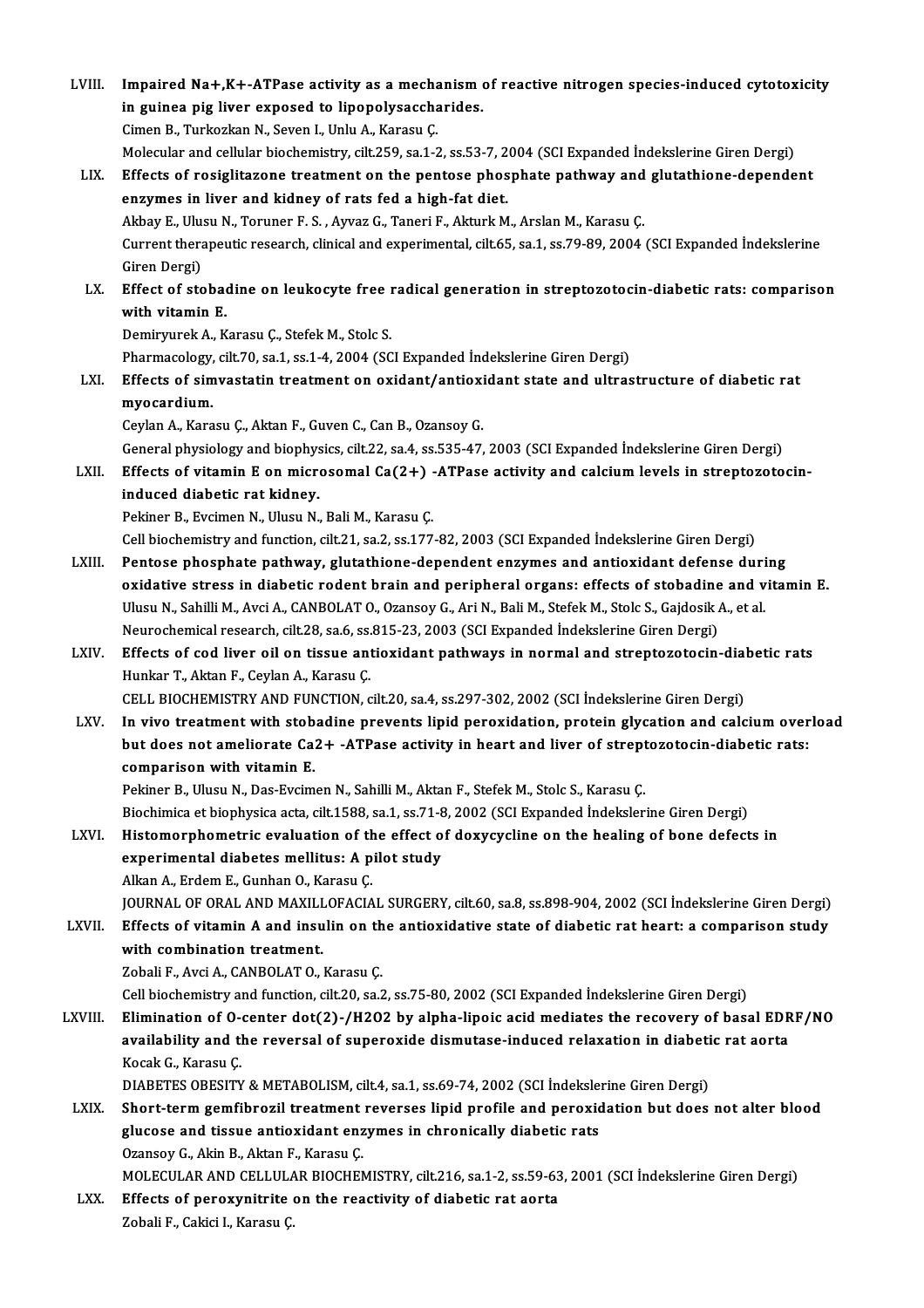PHARMACOLOGY, cilt.63, sa.1, ss.58-64, 2001 (SCI İndekslerine Giren Dergi)

- PHARMACOLOGY, cilt.63, sa.1, ss.58-64, 2001 (SCI İndekslerine Giren Dergi)<br>LXXI. Alpha-lipoic acid treatment ameliorates metabolic parameters, blood pressure, vascular reactivity PHARMACOLOGY, cilt.63, sa.1, ss.58-64, 2001 (SCI İndekslerine Giren Dergi)<br>Alpha-lipoic acid treatment ameliorates metabolic parameters, blood pre<br>and morphology of vessels already damaged by streptozotocin-diabetes.<br>Kesel and morphology of vessels already damaged by streptozotocin-diabetes.<br>Kocak G., Aktan F., CANBOLAT O., Ozogul C., Elbeg S., Yildizoglu-Ari N., Karasu Ç. and morphology of vessels already damaged by streptozotocin-diabetes.<br>Kocak G., Aktan F., CANBOLAT O., Ozogul C., Elbeg S., Yildizoglu-Ari N., Karasu Ç.<br>Diabetes, nutrition & metabolism, cilt.13, sa.6, ss.308-18, 2000 (SCI Kocak G., Aktan F., CANBOLAT O., Ozogul C., Elbeg S., Yildizoglu-Ari N., Karasu Ç.<br>Diabetes, nutrition & metabolism, cilt.13, sa.6, ss.308-18, 2000 (SCI Expanded Indekslerine Giren Dergi)<br>LXXII. Troglitazone has no effect
- Diabetes, nutrition & metabolism, cilt.13, sa.6, ss.308-18, 20<br>Troglitazone has no effect on K-ATP channel opener<br>saphenous veins from patients with type 2 diabetes<br>Ventem O. Sabilli M. Karasu G. ÖZCELİKAV A.T., Altan V. A Troglitazone has no effect on K-ATP channel opener indi<br>saphenous veins from patients with type 2 diabetes<br>Yontem O., Sahilli M., Karasu Ç., ÖZÇELİKAY A.T. , Altan V., Ari N.<br>LIEE SCIENCES, gilt 69, Sa 5, SS 557, 569, 2000 saphenous veins from patients with type 2 diabetes<br>Yontem O., Sahilli M., Karasu Ç., ÖZÇELİKAY A. T. , Altan V., Ari N.<br>LIFE SCIENCES. cilt.68, sa.5, ss.557-568, 2000 (SCI İndekslerine Giren Dergi) Yontem O., Sahilli M., Karasu Ç., ÖZÇELİKAY A. T. , Altan V., Ari N.<br>LIFE SCIENCES, cilt.68, sa.5, ss.557-568, 2000 (SCI İndekslerine Giren Dergi)<br>LXXIII. Time course of changes in endothelium-dependent and -independen LIFE SCIENCES, cilt.68, sa.5, ss.557-568, 2000 (SCI Ind<br>Time course of changes in endothelium-depend<br>diabetic aorta: role of reactive oxygen species<br>Kanasu C Time cou<br>diabetic<br>Karasu Ç.<br>EUROPEA
	-

diabetic aorta: role of reactive oxygen species<br>Karasu Ç.<br>EUROPEAN JOURNAL OF PHARMACOLOGY, cilt.392, sa.3, ss.163-173, 2000 (SCI İndekslerine Giren Dergi)

- Karasu Ç.<br>EUROPEAN JOURNAL OF PHARMACOLOGY, cilt.392, sa.3, ss.163-173, 2000 (SCI İndekslerine Giren Dergi)<br>LXXIV. Increased activity of H2O2 in aorta isolated from chronically streptozotocin-diabetic rats: Effects of EUROPEAN JOURNAL OF PHARMACOLOGY, cilt.39<br>Increased activity of H2O2 in aorta isolated<br>antioxidant enzymes and enzyme inhibitors<br>Karasu C Increase<br>antioxida<br>Karasu Ç.<br>EREE RAE antioxidant enzymes and enzyme inhibitors<br>Karasu Ç.<br>FREE RADICAL BIOLOGY AND MEDICINE, cilt.27, sa.1-2, ss.16-27, 1999 (SCI İndekslerine Giren Dergi)
	-

LXXV. Acute probucol treatment partially restores vasomotor activity and abnormal lipid metabolism FREE RADICAL BIOLOGY AND MEDICINE, cilt.27, sa.1-2, ss.16-27, 1999 (SCI İndekslerine Giren Dergi)<br>Acute probucol treatment partially restores vasomotor activity and abnormal lipid metabol<br>whereas morphological changes are Acute pr<br>whereas<br>Karasu Ç.<br>EYPERIMI whereas morphological changes are not affected in aorta from long-term STZ-diabetic rats<br>Karasu Ç.<br>EXPERIMENTAL AND CLINICAL ENDOCRINOLOGY & DIABETES, cilt.106, sa.3, ss.189-196, 1998 (SCI İndekslerine<br>Ciron Dergi)

Karasu Ç.<br>EXPERIMENT<br>Giren Dergi)<br>Changes in : EXPERIMENTAL AND CLINICAL ENDOCRINOLOGY & DIABETES, cilt.106, sa.3, ss.189-196, 1998 (SCI indekslerine<br>Giren Dergi)<br>LXXVI. Changes in isoprenaline-induced endothelium-dependent and -independent relaxations of aorta in<br>Jang

Giren Dergi)<br>Changes in isoprenaline-induced endothelium-dependent and -in<br>long-term STZ-diabetic rats: reversal effect of dietary vitamin E.<br>Karasu C. Ozansev C. Begluut Q. Erdesan D. Omeregiu S. Changes in isoprenaline-induced endothelium-depe<br>long-term STZ-diabetic rats: reversal effect of dieta<br>Karasu Ç., Ozansoy G., Bozkurt O., Erdogan D., Omeroglu S.<br>Coneral pharmasology silt 29, so 4, ss 561, 7, 1997 (SCL Ev long-term STZ-diabetic rats: reversal effect of dietary vitamin E.<br>Karasu Ç., Ozansoy G., Bozkurt O., Erdogan D., Omeroglu S.<br>General pharmacology, cilt.29, sa.4, ss.561-7, 1997 (SCI Expanded İndekslerine Giren Dergi)

Karasu Ç., Ozansoy G., Bozkurt O., Erdogan D., Omeroglu S.<br>General pharmacology, cilt.29, sa.4, ss.561-7, 1997 (SCI Expanded Indekslerine Giren Dergi)<br>LXXVII. Antioxidant and triglyceride-lowering effects of vitamin E asso General pharmacology, cilt.29, sa.4, ss.561-7, 1997 (SCI Expanded Indekslerine Giren Dergi)<br>Antioxidant and triglyceride-lowering effects of vitamin E associated with the prevention or<br>abnormalities in the reactivity and m Antioxidant and triglyceride-lowering effects of vitamin E associated<br>abnormalities in the reactivity and morphology of aorta from strepto<br>Antioxidants in Diabetes-Induced Complications (ADIC) Study Group.<br>Kanasy C. Orange abnormalities in the reactivity and morphology of a<br>Antioxidants in Diabetes-Induced Complications (A)<br>Karasu Ç., Ozansoy G., Bozkurt O., Erdogan D., Omeroglu S.<br>Metabeliam: clinical and experimental silt 46, 88, 88, 872, Karasu Ç., Ozansoy G., Bozkurt O., Erdogan D., Omeroglu S.<br>Metabolism: clinical and experimental, cilt.46, sa.8, ss.872-9, 1997 (SCI Expanded İndekslerine Giren Dergi)

- Karasu Ç., Ozansoy G., Bozkurt O., Erdogan D., Omeroglu S.<br>Metabolism: clinical and experimental, cilt.46, sa.8, ss.872-9, 1997 (SCI Expanded Indekslerine Giren Dergi)<br>LXXVIII. EFFECTS OF ANTIOXIDANT TREATMENT ON SCIATIC-N Metabolism: clinical and experimental, cilt.46, sa.8, ss.872-9, 1997 (SCI E.<br>EFFECTS OF ANTIOXIDANT TREATMENT ON SCIATIC-NERVE DY:<br>DIABETIC RATS - COMPARISON WITH ESSENTIAL FATTY-ACIDS<br>KARASU.C. DEWWIRST M. STEVENS E. TOMI DIABETIC RATS - COMPARISON WITH ESSENTIAL FATTY-ACIDS<br>KARASU Ç., DEWHURST M., STEVENS E., TOMLINSON D. DIABETIC RATS - COMPARISON WITH ESSENTIAL FATTY-ACIDS<br>KARASU Ç., DEWHURST M., STEVENS E., TOMLINSON D.<br>DIABETOLOGIA, cilt.38, sa.2, ss.129-134, 1995 (SCI İndekslerine Giren Dergi)<br>Fffects of non-insulin danandant diabetes
- LXXIX. Effects of non-insulin dependent diabetes mellitus on the reactivity of human internal mammary artery and human saphenous vein. DIABETOLOGIA, cilt.38, sa.2, ss.129-134<br>Effects of non-insulin dependent di<br>artery and human saphenous vein.<br>KARASU.C. SONCULH ALTAN V KARASUÇ., SONCULH., ALTAN V. KARASU Ç., SONCUL H., ALTAN V.<br>Life sciences, cilt.57, sa.2, ss.103-12, 1995 (SCI Expanded Indekslerine Giren Dergi)<br>LXXX. THE ROLE OF THE ENDOTHELIUM ON ENHANCED CONTRACTILE RESPONSE OF NON-INSULIN-<br>DEPENDENT DIABETIC BAT

Life sciences, cilt.57, sa.2, ss.103-12, 1995 (SCI Expanded İndekslerine Giren Dergi)

Life sciences, cilt.57, sa.2, ss.103-12, 1995 (SCI Expanded Indekslerine Giren Dergi)<br>THE ROLE OF THE ENDOTHELIUM ON ENHANCED CONTRACTILE RESPONS<br>DEPENDENT DIABETIC RAT AORTAE - EFFECTS OF INSULIN-TREATMENT<br>KARASU.C. ALTAN THE ROLE OF THE 1<br>DEPENDENT DIABE<br>KARASUÇ., ALTAN V.<br>CENERAL PHAPMACO DEPENDENT DIABETIC RAT AORTAE - EFFECTS OF INSULIN-TREATMENT<br>KARASU Ç., ALTAN V.<br>GENERAL PHARMACOLOGY, cilt.25, sa.4, ss.795-802, 1994 (SCI İndekslerine Giren Dergi) KARASU Ç., ALTAN V.<br>GENERAL PHARMACOLOGY, cilt.25, sa.4, ss.795-802, 1994 (SCI İndekslerine Giren Dergi)<br>LXXXI. THE ROLE OF ENDOTHELIAL-CELLS ON THE ALTERATIONS IN VASCULAR REACTIVITY INDUCED BY

GENERAL PHARMACOLOGY, cilt.25, sa.4, ss.795-802, 1994 (SCI İndekslerine Giren Dergi)<br>THE ROLE OF ENDOTHELIAL-CELLS ON THE ALTERATIONS IN VASCULAR REACTI<br>INSULIN-DEPENDENT DIABETES-MELLITUS - EFFECTS OF INSULIN-TREATMENT<br>KA THE ROLE OF ENDO<br>INSULIN-DEPENDE<br>KARASUÇ., ALTAN V.<br>CENERAL PHARMACO INSULIN-DEPENDENT DIABETES-MELLITUS - EFFECTS OF INSULIN-TREATMEN'<br>KARASU Ç., ALTAN V.<br>GENERAL PHARMACOLOGY, cilt.24, sa.3, ss.743-755, 1993 (SCI İndekslerine Giren Dergi)<br>THE EEEECT OF OPAL VANADVL TREATMENT ON THE REACTI

KARASU Ç., ALTAN V.<br>GENERAL PHARMACOLOGY, cilt.24, sa.3, ss.743-755, 1993 (SCI İndekslerine Giren Dergi)<br>LXXXII. THE EFFECT OF ORAL VANADYL TREATMENT ON THE REACTIVITY OF TRACHEAL SMOOTH-MUSCLE<br>OPTAINED EROM INSIII IN GENERAL PHARMACOLOGY, cilt.24, sa.3, ss.743-755, 1993 (SCI)<br>THE EFFECT OF ORAL VANADYL TREATMENT ON THE RI<br>OBTAINED FROM INSULIN-DEPENDENT DIABETIC RATS THE EFFECT OF ORAL VANADYL TRE<br>OBTAINED FROM INSULIN-DEPENDE<br>OZANSOY G., KARASU Ç., ÖZÇELİKAY A. T.<br>CENERAL PHARMAÇOLOCY silt 24 sp.1 -s OBTAINED FROM INSULIN-DEPENDENT DIABETIC RATS<br>OZANSOY G., KARASU Ç., ÖZÇELİKAY A. T.<br>GENERAL PHARMACOLOGY, cilt.24, sa.1, ss.115-119, 1993 (SCI İndekslerine Giren Dergi)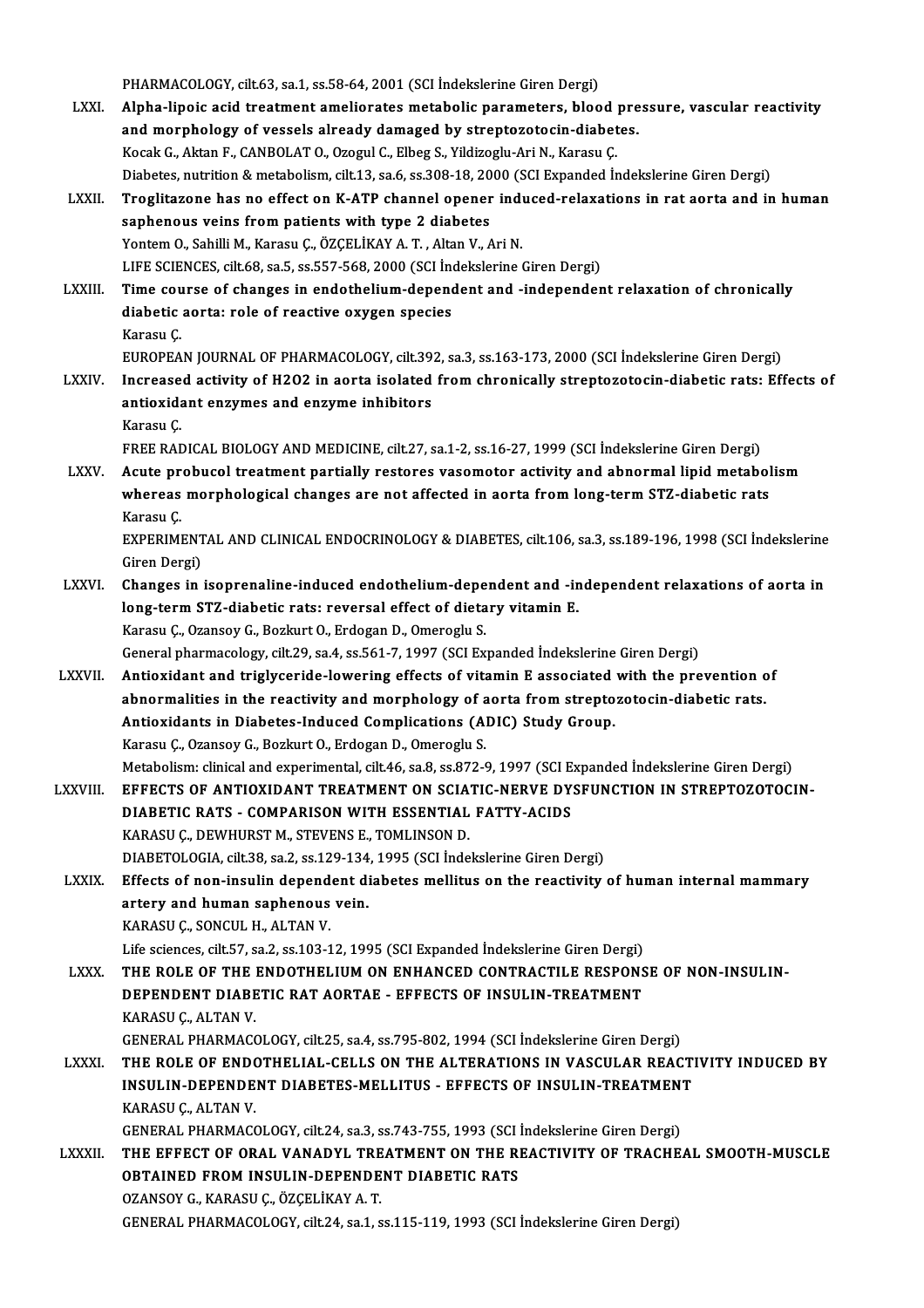LXXXIII. THE EFFECTS OF ACETYLCHOLINE ON INSULIN-DEPENDENT AND NON-INSULIN-DEPENDENT THE EFFECTS OF ACETYLCHOLINE ON<br>DIABETIC RAT TRACHEAL SEGMENTS DIABETIC RAT TRACHEAL SEGMENTS<br>OZANSOY G., KARASU C., ALTAN V. GENERAL PHARMACOLOGY, cilt.24, sa.1, ss.159-164,1993 (SCI İndekslerineGirenDergi) OZANSOY G., KARASU Ç., ALTAN V.<br>GENERAL PHARMACOLOGY, cilt.24, sa.1, ss.159-164, 1993 (SCI Indekslerine Giren Dergi)<br>LXXXIV. Cardioplegia with adenosine and adenosine triphosphate in the isolated guinea pig heart.<br>SONCUL H SONCUL H., ERSOZ A., GOKGOZ L., KARASU Ç., AYRANCIOGLU K., SINCI V., ALTAN M. Cardioplegia with adenosine and adenosine triphosphate in the isolated guinea pig<br>SONCUL H., ERSOZ A., GOKGOZ L., KARASU Ç., AYRANCIOGLU K., SINCI V., ALTAN M.<br>Japanese heart journal, cilt.33, sa.6, ss.843-50, 1992 (SCI Ex SONCUL H., ERSOZ A., GOKGOZ L., KARASU Ç., AYRANCIOGLU K., SINCI V., ALTAN M.<br>Japanese heart journal, cilt.33, sa.6, ss.843-50, 1992 (SCI Expanded Indekslerine Giren Dergi)<br>LXXXV. Effect of ATP and verapamil as cardioplegi Japanese heart journal, cilt.33, sa.6, ss.843-50, 1992 (SCI Expanded Indekslerine (<br>Effect of ATP and verapamil as cardioplegic additives in the isolated gui<br>SONCUL H., GOKGOZ L., AYRANCIOGLU K., KARASU Ç., KALAYCIOGLU S., Effect of ATP and verapamil as cardioplegic additives in the isolated guinea pig head.<br>SONCUL H., GOKGOZ L., AYRANCIOGLU K., KARASU Ç., KALAYCIOGLU S., ERSOZ A.<br>General pharmacology, cilt.23, sa.5, ss.909-13, 1992 (SCI Exp SONCUL H., GOKGOZ L., AYRANCIOGLU K., KARASU Ç., KALAYCIOGLU S., ER<br>General pharmacology, cilt.23, sa.5, ss.909-13, 1992 (SCI Expanded Indeks<br>LXXXVI. Dipyridamole induced myocardial recovery after global ischemia.<br>COKCOZ L General pharmacology, cilt.23, sa.5, ss.909-13, 1992 (SCI Expanded Indekslerine Gi<br>Dipyridamole induced myocardial recovery after global ischemia.<br>GOKGOZ L., SONCUL H., SINCI V., KARASU Ç., KAPTANOGLU M., YENER A., ERSOZ A Dipyridamole induced myocardial recovery after global ischemia.<br>GOKGOZ L., SONCUL H., SINCI V., KARASU Ç., KAPTANOGLU M., YENER A., ERSOZ A.<br>General pharmacology, cilt.23, sa.3, ss.435-7, 1992 (SCI Expanded İndekslerine Gi GOKGOZ L., SONCUL H., SINCI V., KARASU Ç., KAPTANOGLU M., YENER A., ERSOZ A.<br>General pharmacology, cilt.23, sa.3, ss.435-7, 1992 (SCI Expanded Indekslerine Giren Dergi)<br>LXXXVII. Comparison of potassium and adenosine cardio General pharmacol<br>Comparison of po<br>guinea pig heart.<br>SONCUL H. COVCO Comparison of potassium and adenosine cardioplegia with or without vera<br>guinea pig heart.<br>SONCUL H., GOKGOZ L., KARASU Ç., AYRANCIOGLU K., ERSOZ A., ALTAN M., YENER A.<br>Conoral pharmasology, silt 22, so 1, ss 80, 92, 1992 ( guinea pig heart.<br>SONCUL H., GOKGOZ L., KARASU Ç., AYRANCIOGLU K., ERSOZ A., ALTAN M., YENER A.<br>General pharmacology, cilt.23, sa.1, ss.89-93, 1992 (SCI Expanded İndekslerine Giren Dergi)<br>Thunoid hormanes mediated effect o SONCUL H., GOKGOZ L., KARASU Ç., AYRANCIOGLU K., ERSOZ A., ALTAN M., YENER A.<br>General pharmacology, cilt.23, sa.1, ss.89-93, 1992 (SCI Expanded Indekslerine Giren<br>LXXXVIII. Thyroid hormones mediated effect of insulin o General pharmacology, cilt.23, sa.1, ss.89-93, 1992 (SCI Expanded Indeksler<br>Thyroid hormones mediated effect of insulin on alloxan diabetic rate.<br>KARASU Ç., OZTURK Y., ALTAN N., YILDIZOGLUARI N., IKIZLER C., ALTAN V.<br>Conor Thyroid hormones mediated effect of insulin on alloxan diabetic rat atria.<br>KARASU Ç., OZTURK Y., ALTAN N., YILDIZOGLUARI N., IKIZLER C., ALTAN V.<br>General pharmacology, cilt.21, sa.5, ss.735-40, 1990 (SCI Expanded Indeksler LXXXIX. THE EFFECTS OF TYPE-1 AND TYPE-2 DIABETES ON ENDOTHELIUM-DEPENDENT RELAXATION IN **General pharr<br>THE EFFECT<br>RAT AORTA** ALTANV.,KARASUÇ.,OZUARIA. RAT AORTA<br>ALTAN V., KARASU Ç., OZUARI A.<br>PHARMACOLOGY BIOCHEMISTRY AND BEHAVIOR, cilt.33, sa.3, ss.519-522, 1989 (SCI İndekslerine Giren Dergi)<br>DECREASED CASTROINTESTINAL RESPONSES TO SALBUTAMOL AND SEROTONIN IN ALTAN V., KARASU Ç., OZUARI A.<br>PHARMACOLOGY BIOCHEMISTRY AND BEHAVIOR, cilt.33, sa.3, ss.519-522, 1989 (SCI İndeksleri<br>XC. DECREASED GASTROINTESTINAL RESPONSES TO SALBUTAMOL AND SEROTONIN IN<br>STREPTOZOTOCIN INDUCED DIARETES PHARMACOLOGY BIOCHEMISTRY AND BEHAVIOR, cilt.33, sa.3, ss.519-522, 1989 (SCI İndekslerine Giren Derg<br>DECREASED GASTROINTESTINAL RESPONSES TO SALBUTAMOL AND SEROTONIN IN<br>STREPTOZOTOCIN-INDUCED DIABETES - IMPROVING EFFECT OF DECREASED GASTROINTESTINAL RESPONSES TO SALBUTAMOL AND SE<br>STREPTOZOTOCIN-INDUCED DIABETES - IMPROVING EFFECT OF INSULI<br>YILDIZOGLUARI N., ALTINKURT O., OZTURK Y., ALTAN V., PEKINER C., KARASU Ç.<br>CENERAL BHARMACOLOCY THE VAS STREPTOZOTOCIN-INDUCED DIABETES - IMPROVING EFFECT OF INSULIN INVIVO AND INVITRO<br>YILDIZOGLUARI N., ALTINKURT O., OZTURK Y., ALTAN V., PEKINER C., KARASU Ç.<br>GENERAL PHARMACOLOGY-THE VASCULAR SYSTEM, cilt.19, sa.5, ss.665-66 YILDIZOGLUARI N., ALTINKURT O., OZTURK Y., ALTAN V., PEKINER C., KARASU Ç.<br>GENERAL PHARMACOLOGY-THE VASCULAR SYSTEM, cilt.19, sa.5, ss.665-668, 1988 (SCI İndekslerine Giren Dergi)<br>XCI. ALTERED RESPONSES TO CALCIUM AND

GENERAL PHARMACOLOGY-T<br>ALTERED RESPONSES TO (<br>ALLOXAN DIABETIC RATS<br>OZTUPK Y VU DIZOCLU N. A) ALTERED RESPONSES TO CALCIUM AND TRI<br>ALLOXAN DIABETIC RATS<br>OZTURK Y., YILDIZOGLU N., ALTAN V., KARASU Ç.<br>PHAPMAÇOLOCICAL PESEARCH COMMUNICATIO

ALLOXAN DIABETIC RATS<br>OZTURK Y., YILDIZOGLU N., ALTAN V., KARASU Ç.<br>PHARMACOLOGICAL RESEARCH COMMUNICATIONS, cilt.19, sa.9, ss.597-608, 1987 (SCI İndekslerine Giren Dergi)

## Diğer Dergilerde Yayınlanan Makaleler

I. Evaluation of phenolic compounds and protective effects of olive (Olea europaea L.) leaf extracts on endothelial cells against hydrogen peroxide-induced toxicity Torul H., Kucukboyaci N., Tamer U., Karasu Ç. endothelial cells against hydrogen peroxide-induced toxicity<br>Torul H., Kucukboyaci N., Tamer U., Karasu Ç.<br>JOURNAL OF RESEARCH IN PHARMACY, cilt.24, sa.4, ss.497-507, 2020 (ESCI İndekslerine Giren Dergi)<br>Conoral toxisity a

Torul H., Kucukboyaci N., Tamer U., Karasu Ç.<br>JOURNAL OF RESEARCH IN PHARMACY, cilt.24, sa.4, ss.497-507, 2020 (ESCI İndekslerine G<br>II. General toxicity assessment of the novel aldose reductase inhibitor cemtirestat.<br>Prnov JOURNAL OF RESEARCH IN PHARMACY, cilt.24, sa.4, ss.497-507, 2020 (ESCI İndekslerine Giren Dergi)<br>General toxicity assessment of the novel aldose reductase inhibitor cemtirestat.<br>Prnová M. Š. , Račková L., Kováčiková L., Ba General toxicity assessm<br>Prnová M. Š. , Račková L., Ko<br>Rižner T. L. , Karasu Ç., et al.<br>Interdieciplinery tevicelegy Prnová M. Š. , Račková L., Kováčiková L., Balleková J., Viskupičová J., Micháliková S., Taşkoparan B<br>Rižner T. L. , Karasu Ç., et al.<br>Interdisciplinary toxicology, cilt.12, sa.3, ss.120-128, 2019 (Diğer Kurumların Hakemli Rižner T. L. , Karasu Ç., et al.<br>Interdisciplinary toxicology, cilt.12, sa.3, ss.120-128, 2019 (Diğer Kurumların Hakemli Dergileri)<br>III. Evaluation of colloidal platinum on cytotoxicity, oxidative stress and barrier pe

# Interdisciplinary<br>Evaluation of contraction<br>Tunger S. Colalia Evaluation of colloidal platinum on cytotoxicity, oxidative stre<br>gut epithelium<br>Tuncer S., Colakoglu M., ULUSAN S., ERTAŞ G., KARASU Ç., BANERJEE S.<br>HELIYON silt 5, ss 3, 2019 (ESCL Indekslerine Giren Dergi)

gut epithelium<br>Tuncer S., Colakoglu M., ULUSAN S., ERTAŞ G., KARASU Ç., BANERJEE S.<br>HELIYON, cilt.5, sa.3, 2019 (ESCI İndekslerine Giren Dergi)

Tuncer S., Colakoglu M., ULUSAN S., ERTAŞ G., KARASU Ç., BANERJEE S.<br>HELIYON, cilt.5, sa.3, 2019 (ESCI İndekslerine Giren Dergi)<br>IV. The Protective Effect of Stobadine on Lipid Peroxidation and Paraoxonase-1 Enzyme Activit HELIYON, cilt.5, sa.3, 2019 (ESCI İndekslerine Giren Dergi)<br>The Protective Effect of Stobadine on Lipid Peroxidatic<br>Liver Tissues of Streptozotocin- Induced Diabetic Rats<br>Nurly Avor N. KARASU.C. KAVUTCU M The Protective Effect of Stobadine<br>Liver Tissues of Streptozotocin- In<br>Nurlu Ayan N., KARASU Ç., KAVUTÇU M.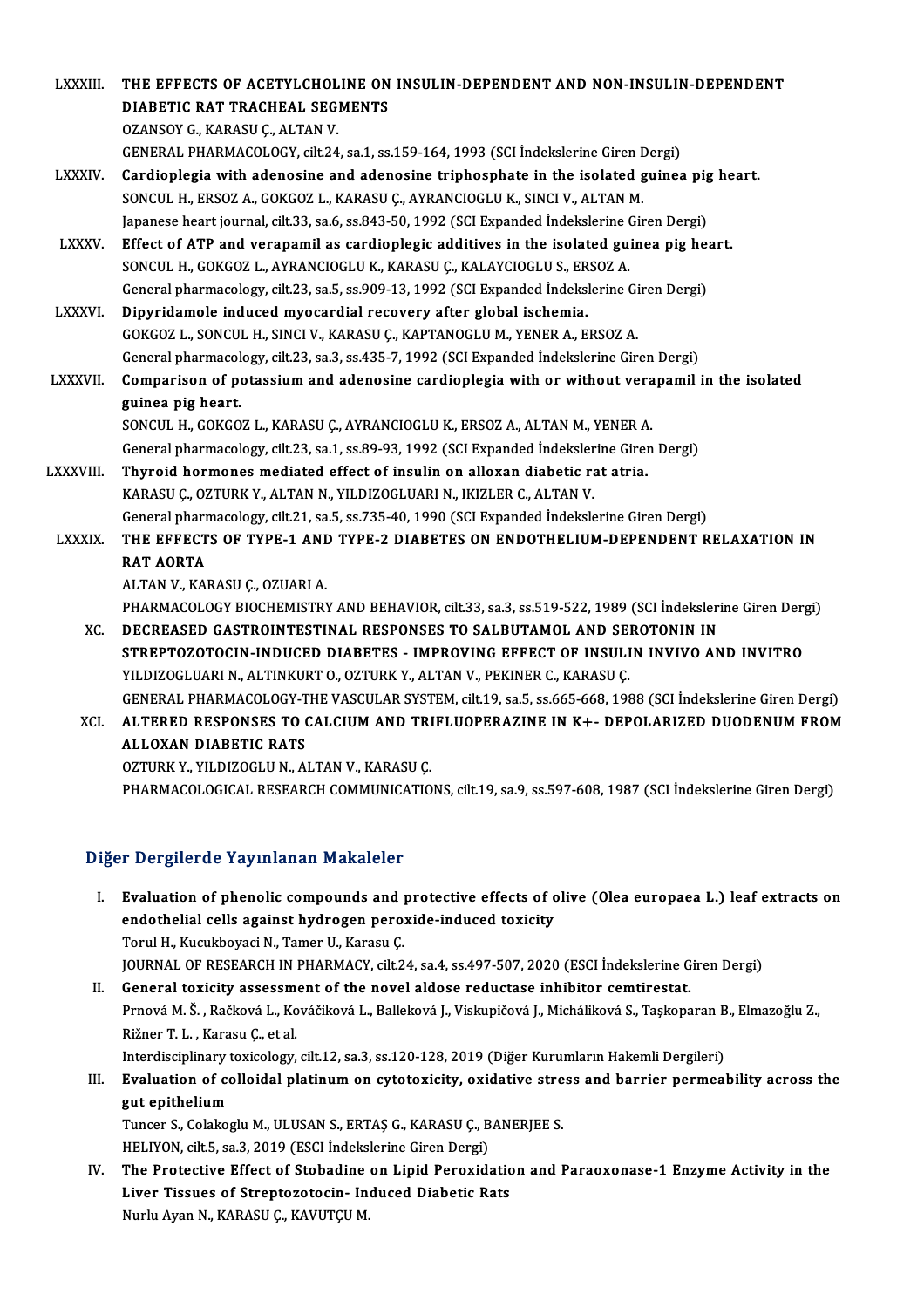Medeniyet Medical Journal, 2019 (Diğer Kurumların Hakemli Dergileri)

- V. Oleuropein and rutin protect against 6-OHDA-induced neurotoxicity in PC12 cells through Medeniyet Medical Journal, 2019 (Diğer Kurumların Hakemli Dergileri)<br>Oleuropein and rutin protect against 6-OHDA-induced neurotoxicity in<br>modulation of mitochondrial function and unfolded protein response<br>Elmazachi 7, EDCİ Oleuropein and rutin protect against 6-OHDA-indu<br>modulation of mitochondrial function and unfolde<br>Elmazoglu Z., ERGİN V., ŞAHİN E., KAYHAN H., KARASU Ç.<br>Interdisciplinery Teviselegy, silt 10, sa 4, sa 130, 141, 201 modulation of mitochondrial function and unfolded protein response<br>Elmazoglu Z., ERGİN V., ŞAHİN E., KAYHAN H., KARASU Ç.<br>Interdisciplinary Toxicology, cilt.10, sa.4, ss.129-141, 2018 (Diğer Kurumların Hakemli Dergileri)<br>A Elmazoglu Z., ERGİN V., ŞAHİN E., KAYHAN H., KARASU Ç.<br>Interdisciplinary Toxicology, cilt.10, sa.4, ss.129-141, 2018 (Diğer Kurumların Hakemli Dergileri)<br>VI. Antioxidant SMe1EC2 modulates pentose phosphate pathway and glut
- Interdisciplinary Toxicology, cilt.10, sa.4, ss.12<br>Antioxidant SMe1EC2 modulates pentose<br>activities in tissues of aged diabetic rats<br>III USU N.N. CÖV M. SAVIU A A. STEEEV M Antioxidant SMe1EC2 modulates pentose phosphat<br>activities in tissues of aged diabetic rats<br>ULUSU N. N. , GÖK M., ŞAKUL A. A. , STEFEK M., KARASU Ç.<br>Interdisciplinary Texisology, silt 10, sa 4, sa 148, 154, 2019 activities in tissues of aged diabetic rats<br>ULUSU N. N. , GÖK M., ŞAKUL A. A. , STEFEK M., KARASU Ç.<br>Interdisciplinary Toxicology, cilt.10, sa.4, ss.148-154, 2018 (Diğer Kurumların Hakemli Dergileri) ULUSU N. N. , GÖK M., ŞAKUL A. A. , STEFEK M., KARASU Ç.<br>Interdisciplinary Toxicology, cilt.10, sa.4, ss.148-154, 2018 (Diğer Kurumların Hakemli Dergileri)<br>VII. Flaxseed Protects Against Diabetes Induced Glucotoxicity
- Interdisciplinary Toxicology, cilt.10, sa.4, ss.148-154, 2018 (D<br>Flaxseed Protects Against Diabetes Induced Glucotoxi<br>and Glutathione Dependent Enzyme Activities in Rats<br>COK M, HUBUN N, TARHANN, CANT, OZANSOVE C, AR Flaxseed Protects Against Diabetes Induced Glucotoxicity by Modul<br>and Glutathione Dependent Enzyme Activities in Rats<br>GÖK M., ULUSU N. N. , TARHAN N., CAN T., OZANSOY F. G. , ARI N., KARASU Ç.<br>Journal of distany sunnlament and Glutathione Dependent Enzyme Activities in Rats<br>GÖK M., ULUSU N. N. , TARHAN N., CAN T., OZANSOY F. G. , ARI N., KARASU Ç.<br>Journal of dietary supplements, cilt.13, sa.3, ss.339-351, 2016 (Diğer Kurumların Hakemli Dergi GÖK M., ULUSU N. N. , TARHAN N., CAN T., OZANSOY F. G. , ARI N., KARASU Ç.<br>Journal of dietary supplements, cilt.13, sa.3, ss.339-351, 2016 (Diğer Kurumların Hakemli Dergileri)<br>VIII. NON CHOLESTEROL LOWERING DOSE OF ATO
- Journal of dietary supplements, cilt.13,<br>NON CHOLESTEROL LOWERING DO<br>MYOCYTE DYSFUNCTION IN MICE NON CHOLESTEROL LOWERING DOSE OF ATORVASTATIN AMELIORATESDIABETIC V<br>MYOCYTE DYSFUNCTION IN MICE<br>KARASU Ç., ARI N., OZANSOY F. G. , CEYLAN IŞIK A. F. , AKTAN F., CUMAOĞLU A., ARICIOĞLU A.<br>International Journal of Phormague MYOCYTE DYSFUNCTION IN MICE<br>KARASU Ç., ARI N., OZANSOY F. G. , CEYLAN IŞIK A. F. , AKTAN F., CUMAOĞLU A., ARICIOĞLU A.<br>International Journal of Pharmacy, cilt.5, sa.1, ss.23-32, 2015 (Diğer Kurumların Hakemli Dergileri)
- IX. Natural products and the ageing process ERGİNV.,BALİE.B. ,HariryR.,KARASUÇ. Natural products and the ageing process<br>ERGİN V., BALİ E. B. , Hariry R., KARASU Ç.<br>Hormones and Ageing, cilt.16, sa.2, ss.55-64, 2013 (Diğer Kurumların Hakemli Dergileri)<br>Hudnessa perevide indused inhibition of vesemeter
- ERGİN V., BALİ E. B. , Hariry R., KARASU Ç.<br>Hormones and Ageing, cilt.16, sa.2, ss.55-64, 2013 (Diğer Kurumların Hakemli Dergileri)<br>X. Hydrogen peroxide-induced inhibition of vasomotor activity: evaluation of single and co Hormones and Ageing, cilt.16, sa.2, ss.55-64, 2013 (Diğer Kurumların Hakemli<br>Hydrogen peroxide-induced inhibition of vasomotor activity: evaluati<br>treatments with vitamin A and insulin in streptozotocin-diabetic rats.<br>Zobal Hydrogen peroxide-induced inh<br>treatments with vitamin A and i<br>Zobali F., Besler T., Ari N., Karasu Ç.<br>International journal of experiment treatments with vitamin A and insulin in streptozotocin-diabetic rats.<br>Zobali F., Besler T., Ari N., Karasu Ç.<br>International journal of experimental diabetes research, cilt.3, sa.2, ss.119-30, 2002 (Diğer Kurumların Hakeml Zobali F., I<br>Internatio<br>Dergileri)

# Dergileri)<br>Kitap & Kitap Bölümleri

Itap & Kitap Bölümleri<br>I. İnsülin analogları ve fizikokimyasal stabilite<br>KARASU.C p & Artap<br>İnsülin an<br>KARASU Ç. KARASU Ç.<br>Hızlı etkili insülinler ve insülin pompa etkisi, İlhan Yetkin, Editör, Cinius yayınları, ss.64-71, 2018

# Hızlı etkili insulinler ve insulin pompa etkisi, ilnan Yetkin, Editor, Cinius yayınları, ss. e<br>Hakemli Kongre / Sempozyum Bildiri Kitaplarında Yer Alan Yayınlar

akemli Kongre / Sempozyum Bildiri Kitapla<br>I. Redox Based Nutrition for Sustainable Health<br>KARASU.C I. Redox Based Nutrition for Sustainable Health<br>KARASU C.

5th International Eurasian Congress on 'Natural Nutrition, Healthy Life Sport, 2 - 06 Ekim 2019

## KARASU Ç.<br>5th International Eurasian Congress on 'Natural Nutrition, Healthy Life Sport, 2 - 06 Ekim 2019<br>II. Therapeutic Potential of Olive Leaf Polyphenols (ZeyEX®) in Human Osteoarthritic Chondrocytes In<br>Vitro 5th Int<br>Thera<br>Vitro. Therapeutic Potential of Olive Leaf Polyphenols (Zey<br>Vitro.<br>Elmazoglu Z., BİTİK B., AKTEKİN C.N. , GÖKER B., KARASU Ç.<br>The Fifth International Mediterranean Sumnesium on Media Vitro.<br>Elmazoglu Z., BİTİK B., AKTEKİN C. N. , GÖKER B., KARASU Ç.<br>The Fifth International Mediterranean Symposium on Medicinal and Aromatic Plants., 24 - 26 Nisan 2019<br>Control of Ostoogrthritis Pethogenesis by Pedev Astiv

Elmazoglu Z., BİTİK B., AKTEKİN C. N. , GÖKER B., KARASU Ç.<br>1993 The Fifth International Mediterranean Symposium on Medicinal and Aromatic Plants., 24 - 26 Nisan 20.<br>111. Control of Osteoarthritis Pathogenesis by Redox Act The Fifth International Mediterranean Symposium on Medicinal<br>Control of Osteoarthritis Pathogenesis by Redox Active<br>Symposium on Pharmaceutical and Biomedical Sciences.<br>KARASU.C III. Control of Osteoarthritis Pathogenesis by Redox Active Compounds. The 5th International Symposium on Pharmaceutical and Biomedical Sciences.<br>KARASU C. Symposium on Pharmaceutical and Biomedical Sciences.<br>KARASU Ç.<br>The Fifth International Symposium on Pharmaceutical and Biomedical Sciences., 26 - 28 Nisan 2019<br>NutriBEDOY: Bodov, Active PhytoNutriants for the Prevention of

KARASU Ç.<br>The Fifth International Symposium on Pharmaceutical and Biomedical Sciences., 26 - 28 Nisan 2019<br>IV. NutriREDOX: Redox Active PhytoNutrients for the Prevention of Diabetic Complications. The Fifth Ir<br>**NutriRED**<br>KARASU Ç.<br>CETAT 201 NutriREDOX: Redox Active Ph<br>KARASU Ç.<br>GETAT-2019, 24 - 28 Nisan 2019<br>Naurenretestive Effects of As KARASU Ç.<br>GETAT-2019, 24 - 28 Nisan 2019<br>V. Neuroprotective Effects of Active Phytoconstituents Against Aβ1-42-Mediated Injury in High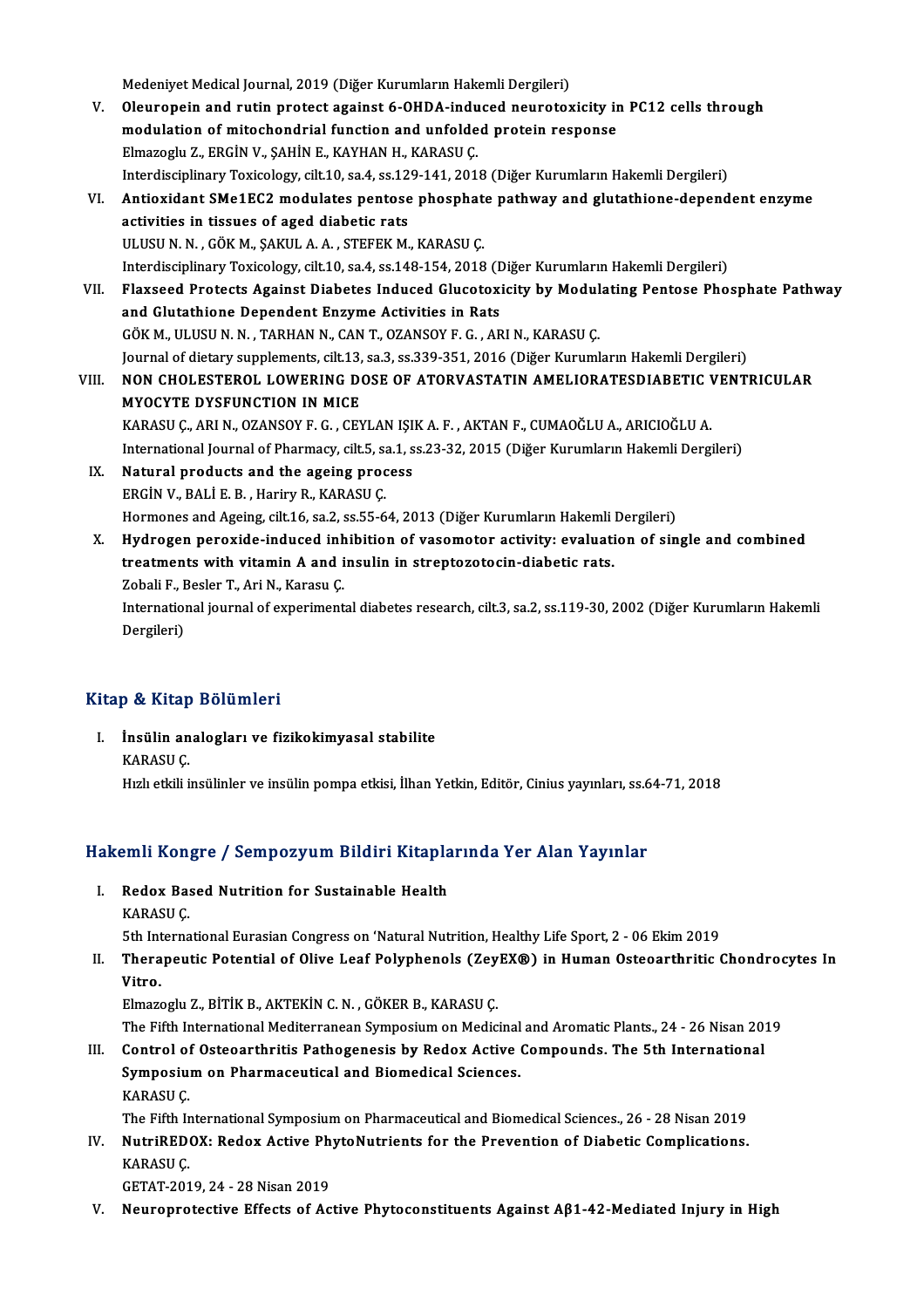Glucose-Induced Primary Hippocampal Neurotoxicity: In Vitro Hyperglycemic Alzheimer's Disease Glucos<br>Model.<br>KARASI

Model.<br>KARASU C., SANTAMARIA A., RangelLopez E., Elmazoglu Z.

The Fifth International Mediterranean Symposium on Medicinal and Aromatic Plants., 26 - 28 Nisan 2019

KARASU Ç., SANTAMARIA A., RangelLopez E., Elmazoglu Z.<br>The Fifth International Mediterranean Symposium on Medicinal and Aromatic Plants., 26 - 28 Nisan 2019<br>VI. Novel Carboxymethylated Mercaptotriazinoindole Derivatives as The Fifth International Mediterranean Symposium on Medicinal and Aromatic Plants., 26 - 28 Nisan 2019<br>Novel Carboxymethylated Mercaptotriazinoindole Derivatives as Potential inhibitors of Aldo-Ket<br>Reductase (AKR1B1) Amelio Novel Carboxymethylated Mercaptotriazinoindole Derivatives as<br>Reductase (AKR1B1) Ameliorate Hyperglycemia Mediated and 6-4<br>PC12 Cells: In Vitro Hyperglycemic Parkinson'xxs Disease Model.<br>Flmazodu 7, KOVACIKOVA I, STEEEK M, Reductase (AKR1B1) Ameliorate Hyperglycemi<br>PC12 Cells: In Vitro Hyperglycemic Parkinson'x<br>Elmazoglu Z., KOVACIKOVA L., STEFEK M., KARASU Ç.<br>The Fifth International Sunnesium en Pharmaseutica Elmazoglu Z., KOVACIKOVA L., STEFEK M., KARASU Ç.<br>The Fifth International Symposium on Pharmaceutical and Biomedical Sciences., 26 - 28 Nisan 2019

Elmazoglu Z., KOVACIKOVA L., STEFEK M., KARASU Ç.<br>The Fifth International Symposium on Pharmaceutical and Biomedical Sciences., 26 - 28 Nisan 2019<br>VII. Effects of cemtirestat on GSH/GSSG, caspase-3 and protein carbonyl of The Fifth International Symposium on Pharmaceutical and Biomedical Sciences., 26 - 28 Nisan 2019<br>Effects of cemtirestat on GSH/GSSG, caspase-3 and protein carbonyl of liver and lung in a rat mod<br>of diabetes induced by high Effects of cemti<br>of diabetes ind<br>and epalrestat. of diabetes induced by high fructose diet and streptozotocin: a comparative study with stobadine<br>and epalrestat.<br>CEYLAN IŞIK A. F. , KARASU Ç., Elmazoglu Z., STEFEK M.

TOXCON2019, Slovakya, 27 - 29 Haziran 2019, cilt.12

- CEYLAN IŞIK A. F. , KARASU Ç., Elmazoglu Z., STEFEK M.<br>TOXCON2019, Slovakya, 27 29 Haziran 2019, cilt.12<br>VIII. Aldose reductase inhibitors in the prevention of diabetic neuro-degenerative diseases: studies in<br>cell sultur TOXCON2019, Slovakya, 27 - 29 Haziran 2019, cilt.12<br>Aldose reductase inhibitors in the prevention of diabetic neuro-degenerative diseases: studies in<br>cell culture models of Alzheimer's disease and Parkinson's disease under Aldose reductase inhibitors in the prevention of diabetic neuro-degenerative diseases<br>cell culture models of Alzheimer's disease and Parkinson's disease under hyperglycen<br>Elmazoglu Z., CEYLAN IŞIK A. F. , KOVACIKOVA L., ST cell culture models of Alzheimer's dise<br>Elmazoglu Z., CEYLAN IŞIK A. F. , KOVACIKO<br>TOXCON2019, 27 - 29 Haziran 2019, cilt.12<br>S. ALLYL J. CYSTEINE ATTENUATES INI Elmazoglu Z., CEYLAN IŞIK A. F. , KOVACIKOVA L., STEFEK M., SOLTESOVA PRNOVA M., KARASU Ç.<br>TOXCON2019, 27 - 29 Haziran 2019, cilt.12<br>IX. S-ALLYL-L-CYSTEINE ATTENUATES INFLAMMATION RELATED OXIDATIVE STRESS PARAMETERS AN
- TOXCON2019, 27 29 Haziran 2019, cilt.12<br>S-ALLYL-L-CYSTEINE ATTENUATES INFLAMMATION RELATED OXIDATIVE STRESS PAF<br>INCREASES ADHESION CAPACITY OF PRIMARY HUMAN OSTEOARTHRITIC ARTICULAR<br>CHONDROCYTES S-ALLYL-L-CYSTI<br>INCREASES ADHI<br>CHONDROCYTES<br>Elmazogh: 7 - Bek 7 INCREASES ADHESION CAPACITY OF PRIMARY HUMAN OSTEOARTHRITIC<br>CHONDROCYTES<br>Elmazoglu Z., Bek Z. A. , GÖKER B., Bitik B., AKTEKİN C. N. , Tezcan M. E. , KARASU Ç.<br>Annual European Congress of Phoumatology (EULAP), Modrid Japan

CHONDROCYTES<br>Elmazoglu Z., Bek Z. A. , GÖKER B., Bitik B., AKTEKİN C. N. , Tezcan M. E. , KARASU Ç.<br>Annual European Congress of Rheumatology (EULAR), Madrid, İspanya, 12 - 15 Haziran 2019, cilt.78, ss.1514-<br>1515 Elmaz<br>Annua<br>1515<br>Lutes Annual European Congress of Rheumatology (EULAR), Madrid, İspanya, 12 - 15 Haziran 2019, cilt.78, ss.1514-<br>1515<br>X. Luteolin Modulates Glyco-Lipo-Oxidative Protein Modifications and Inhibits Inflammatory Cytokine<br>Release in

- 1515<br>Luteolin Modulates Glyco-Lipo-Oxidative Protein Modifications and Inhibits Inflammat<br>Release in Human Osteoarthritic Articular Chondrocytes: Comparison with Colchicine<br>CÖKER R. ELMAZOČLU Z. RİTİK R. AKTEKİN G.N., KARA Luteolin Modulates Glyco-Lipo-Oxidative Protein Modifi<br>Release in Human Osteoarthritic Articular Chondrocyte<br>GÖKER B., ELMAZOĞLU Z., BİTİK B., AKTEKİN C.N. , KARASU Ç.<br>ACP (APUP Annual Mosting Chisago, 21, 24 Ekim 2019, si Release in Human Osteoarthritic Articular Chondrocytes: Comp.<br>GÖKER B., ELMAZOĞLU Z., BİTİK B., AKTEKİN C. N. , KARASU Ç.<br>ACR/ARHP Annual Meeting, Chicago, 21 - 24 Ekim 2018, cilt.70, ss.1990<br>Navel Aldese Bedustase Inhibit GÖKER B., ELMAZOĞLU Z., BİTİK B., AKTEKİN C. N. , KARASU Ç.<br>ACR/ARHP Annual Meeting, Chicago, 21 - 24 Ekim 2018, cilt.70, ss.1990<br>XI. Novel Aldose Reductase Inhibitors Based on Carboxymethylated Mercapto-Triazino-Indol
- ACR/ARHP Annual Meeting, Chicago, 21<br>Novel Aldose Reductase Inhibitors I<br>Drug Design and Biological Activity<br>KARASU.C. STEEEK M. BEZEKS, KOVAC Novel Aldose Reductase Inhibitors Based on Carboxymethylated Mercapto-Tria<br>Drug Design and Biological Activity<br>KARASU Ç., STEFEK M., BEZEK S., KOVACIKOVA L., MAJEKOVA M., SOLTESOVA M., SIVIK K.<br>1st INTERNATIONAL BALKAN CHE Drug Design and Biological Activity<br>KARASU Ç., STEFEK M., BEZEK S., KOVACIKOVA L., MAJEKOVA M., SOLTESO<br>1st INTERNATIONAL BALKAN CHEMISTRY CONGRESS, 17 - 20 Eylül 2018<br>Comtinestet ettenuated neuvological disendere in net m

# KARASU Ç., STEFEK M., BEZEK S., KOVACIKOVA L., MAJEKOVA M., SOLTESOVA M., SIVIK K.<br>1st INTERNATIONAL BALKAN CHEMISTRY CONGRESS, 17 - 20 Eylül 2018<br>XII. Cemtirestat attenuated neurological disorders in rat models of typ 1st INTERNATIONA<br>Cemtirestat atten<br>behavioral study<br>SOLTESOVA M VOL Cemtirestat attenuated neurological disorders in rat models of ty<sub>]</sub><br>behavioral study<br>SOLTESOVA M., KOVACIKOVA L., BEZEK S., SIVIK K., KARASU Ç., STEFEK M.<br><sup>9th International Congress of Pethonbusialogy, ICB 2019 E., 09 Fu</sup>

behavioral study<br>SOLTESOVA M., KOVACIKOVA L., BEZEK S., SIVIK K., KARASU Ç., STEFEK M.<br>8th International Congress of Pathophysiology, ICP-2018, 5 - 08 Eylül 2018<br>Diveberitave multidisipliner veklesum 8th International Congress of Pathophysiology, ICP-2018, 5 - 08 Eylül 2018

XIII. Diyabeziteye multidisipliner yaklaşım<br>KARASU Ç. Diyabeziteye multidisipliner yaklaşım<br>KARASU Ç.<br>Obeziteye multidisipliner yaklaşım, Türkiye, 23 - 24 Ekim 2017<br>Plefarite karavaslistirilmiş komamatik temizleme iallerin

# KARASU Ç.<br>Obeziteye multidisipliner yaklaşım, Türkiye, 23 - 24 Ekim 2017<br>XIV. Blefarite karşıgeliştirilmiş komzmatik temizleme jellerinde etkinlik ve güvenlilik değerlendirmeleri<br>isin klinik avastırmalar Obeziteye multidisipliner y<br>Blefarite karşıgeliştirilı<br>için klinik araştırmalar<br>KARASU.C. Ergün S. B. So Blefarite karşıgeliştirilmiş komzmatik temizleme jellerinde etkinlik ve<br>için klinik araştırmalar<br>KARASU Ç., Ergün Ş. B. , Sarıbaş S., Sait Y., Elmazoğlu Z., ÖZOĞUL C., Kemer Ö. E.<br>Uluslararesı Katılmlı I. Kermetik Konspesi

için klinik araştırmalar<br>KARASU Ç., Ergün Ş. B. , Sarıbaş S., Sait Y., Elmazoğlu Z., ÖZOĞUL C., Kemer Ö. E.<br>Uluslararası Katılımlı !. Kozmetik Kongresi, Türkiye, 26 - 28 Ekim 2017

- KARASU Ç., Ergün Ş. B. , Sarıbaş S., Sait Y., Elmazoğlu Z., ÖZOĞUL C., Kemer Ö. E.<br>Uluslararası Katılımlı !. Kozmetik Kongresi, Türkiye, 26 28 Ekim 2017<br>XV. Kronik Blefaritli hastalarda Blefar-Ex Plus jelinin etkinlik ve Uluslararası Katılımlı !. Kozmetik Kongresi, Türkiye, 26 - 28 Ekim 2017<br><mark>Kronik Blefaritli hastalarda Blefar-Ex Plus jelinin etkinlik ve güvenilirliğinin değerlend</mark><br>Ergun Ş. B. , SARIBAŞ G. S. , Yarayıcı S., Elmazoğlu Z., Kronik Blefaritli hastalarda Blefar-Ex Plus jelinin etk<br>Ergun Ş. B. , SARIBAŞ G. S. , Yarayıcı S., Elmazoğlu Z., Çardak<br>TOD 55. Ulusal Kongresi, Türkiye, 24 Ekim - 29 Kasım 2017<br>Amiloid Beta Bantid 1,42 İle Olusturulan Dan Ergun Ş. B. , SARIBAŞ G. S. , Yarayıcı S., Elmazoğlu Z., Çardak A., ÖZOĞUL C., KARASU Ç., Kemer Ö. E.<br>TOD 55. Ulusal Kongresi, Türkiye, 24 Ekim - 29 Kasım 2017<br>XVI. — Amiloid Beta Peptid 1-42 İle Oluşturulan Deneysel Alzhe
- TOD 55. Ulusal Kongresi, Türkiye, 24 Ekim 29 Kasım 2017<br>Amiloid Beta Peptid 1-42 İle Oluşturulan Deneysel Alzheimer Mod<br>Nöronal Koruma, Öğrenme Ve Hafıza Fonksiyonları Üzerine Etkisi<br>YAR SAĞLAMA S., ELMAZOĞLUZ, CÜNEV S. Amiloid Beta Peptid 1-42 İle Oluşturulan Deneysel Alzheimer Modelinde PSD-95 İnhibitörünün<br>Nöronal Koruma, Öğrenme Ve Hafıza Fonksiyonları Üzerine Etkisi<br>YAR SAĞLAM A. S., ELMAZOĞLU Z., GÜNEY Ş., ÖNEN H. İ., SEYMEN C. M. , Nöronal Koruma, Öğrenme Ve Hafıza Fonksiyonları Üzerine Etkisi<br>YAR SAĞLAM A. S., ELMAZOĞLU Z., GÜNEY Ş., ÖNEN H. İ., SEYMEN C. M., T.<br>MENEVŞE E. S.<br>XV. Ulusal Tıbbi Biyoloji Ve Genetik Kongresi, 26 - 29 Ekim 2017 YAR SAĞLAM A. S., ELMAZOĞLU Z., GÜNEY Ş., ÖNEN H. İ., SEYMEN C. M., TAKE KAPLANOĞLU G., KARASU Ç.,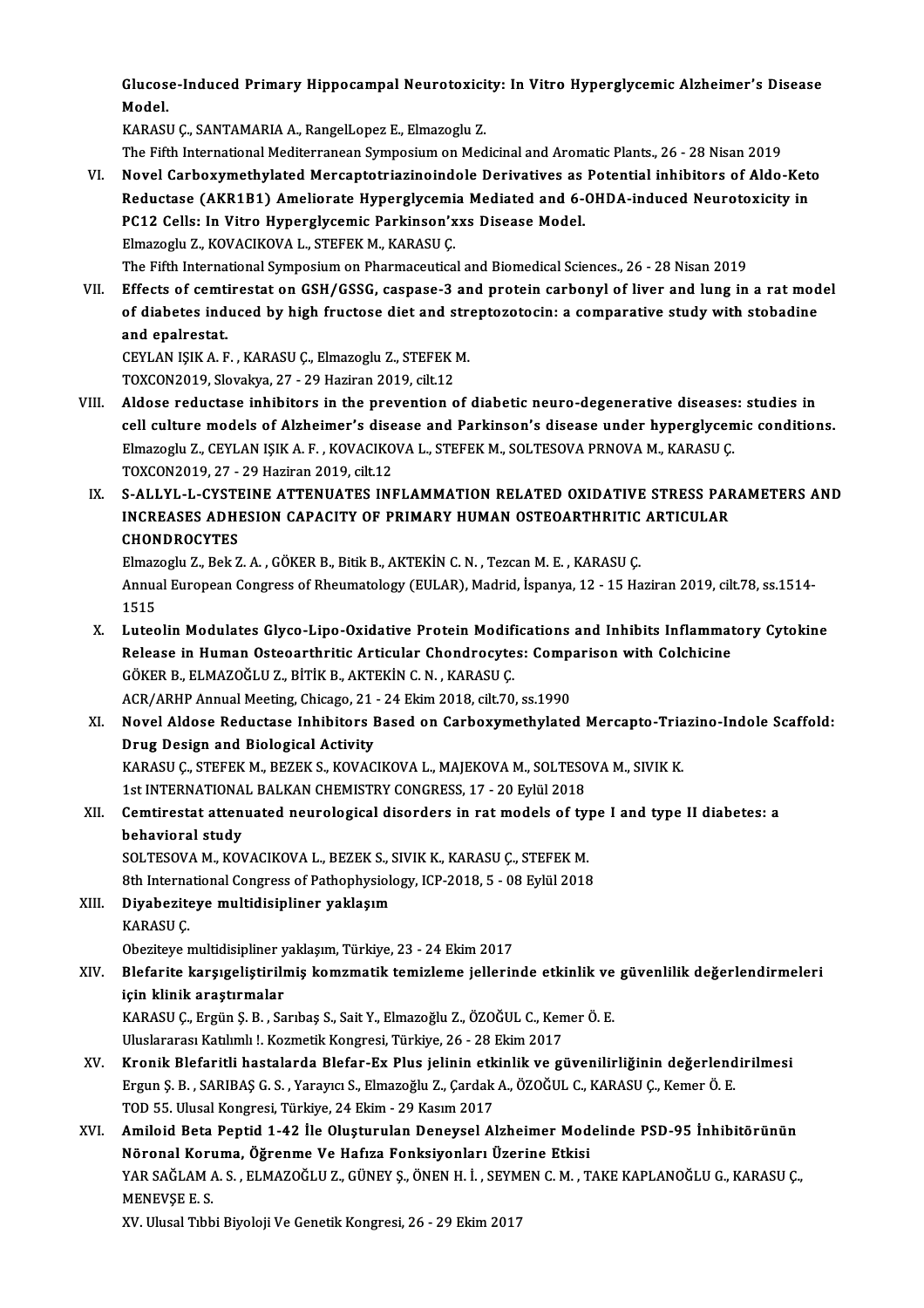| XVII.        | Amiloid beta peptid 1-42 ile oluşturulan deneysel alzheimer modelinde PSD-95 inhibitörünün                                                                              |
|--------------|-------------------------------------------------------------------------------------------------------------------------------------------------------------------------|
|              | nöronal koruma, öğrenme ve hafıza fonksiyonları üzerine etkisi                                                                                                          |
|              | Yar Sağlam A. S., Elmazoğlu Z., Güney Ş., Önen H. İ., Seymen C. M., Take Kaplanoğlu G., Karasu Ç., Menevşe E. S.                                                        |
|              | XV. Ulusal Tıbbi Biyoloji ve Genetik Kongresi, Antalya, Türkiye, 26 - 29 Ekim 2017                                                                                      |
| XVIII.       | BLEFARİTE KARŞI GELİŞTİRİLMIŞ KOZMETIK TEMİZLEME JELLERİNDE ETKINLIK VE GÜVENLILIK                                                                                      |
|              | DEĞERLENDİRMELERİ İÇİN KLİNİK ARAŞTIRMALAR                                                                                                                              |
|              | KARASU Ç                                                                                                                                                                |
|              | 1. ULUSLARARASI KATILIMLI KOZMETİK KONGRESİ, 26 - 28 Ekim 2017                                                                                                          |
| XIX.         | Diabesity as a redox disease                                                                                                                                            |
|              | KARASU <sub>Ç</sub>                                                                                                                                                     |
|              | 2nd International Gazi PharmaSymposium, Türkiye, 11 - 15 Ekim 2017                                                                                                      |
| XX.          | EFFECTS OF A NOVEL CARBOXYMETHYLATED MERCAPTOTRIAZINOINDOLE INHIBITOR OF ALDO-                                                                                          |
|              | KETO REDUCTASE IN IN VITRO GLUCOLIPOTOXICITY MODEL FOR HIPPOCAMPAL                                                                                                      |
|              | <b>NEURODEGENERATION</b>                                                                                                                                                |
|              | KARASU Ç., YARAYICI S., ELMAZOĞLU Z., YAR SAĞLAM A. S., AYDIN BEK Z.                                                                                                    |
|              | 67. Česko-Slovenské farmakologické dni, 2 - 04 Ekim 2017                                                                                                                |
| XXI.         | PROTECTIVE EFFECTS OF OLIVE POLYPHENOLS AGAINST NEUROTOXIN-INDUCED CELLULAR MODEL                                                                                       |
|              | OF PARKINSON'XXS DISEASE                                                                                                                                                |
|              | KARASU Ç., ELMAZOĞLU Z.                                                                                                                                                 |
|              | 67. Česko-Slovenské farmakologické dni, 2 - 04 Ekim 2017                                                                                                                |
| XXII.        | TARGETING OXIDATIVE DEGENERATION BY REDOX MODULATING PHYTOCONSTITUENTS IN                                                                                               |
|              | OSTEOARTHRITIC ARTICULAR CHONDROCYTE CULTURES                                                                                                                           |
|              | KARASU Ç., BİTİK B., ELMAZOĞLU Z., YARAYICI S., AYDIN BEK Z., AKTEKİN C. N., GÖKER B.                                                                                   |
|              | 67. Česko-Slovenské farmakologické dni, 2 - 04 Ekim 2017                                                                                                                |
| XXIII.       | Effects of a novel carboxymethylated mercaptotriazinoindole inhibitör of aldo-keto reductase in in                                                                      |
|              | vitro glucolipotoxicity model for hippocampal neurodegeneration.                                                                                                        |
|              | YARAYICI S., ELMAZOGLU Z., YAR SAĞLAM A. S., STEFEK M., KARASU Ç.                                                                                                       |
|              | The 67th Czech and Slovak Pharmacological Days, 2 - 04 Ekim 2017                                                                                                        |
| <b>XXIV</b>  | Targeting Redox Signaling by Phytophenols in Chondrocytes Isolated from Human Osteoarthritic                                                                            |
|              | Articular Cartilage in vitro                                                                                                                                            |
|              | KARASU Ç., BİTİK B., YARAYICI S., GÖKER B., AKTEKİN C. N., ELMAZOĞLU Z.                                                                                                 |
|              | The NutRedOx COST Action CA16112 the 6th NutriOx Atelier 2017, 27 - 29 Eylül 2017                                                                                       |
| XXV.         | Kronik blefaritli hastalarda Blefar-Ex Plus jelinin etkinlik ve güvenirliğinin değerlendirilmesi                                                                        |
|              | Berk Ergun Ş., SARIBAŞ G. S., Yarayıcı S., Elmazoğlu Z., Çardak A., ÖZOĞUL C., KARASU Ç., EVREN KEMER Ö.                                                                |
| XXVI.        | TOD 51. Ulusal Kongresi, Antalya, Türkiye, 24 - 29 Ağustos 2017<br>Blefarite Karşı Geliştirilmiş Kozmetik Temizleme Jellerinde Etkinlik ve Güvenlilik Değerlendirmeleri |
|              | için Klinik Araştırmalar                                                                                                                                                |
|              | KARASU Ç., Berk Ergun Ş., SARIBAŞ G. S., Yarayıcı S., Elmazoğlu Z., ÖZOĞUL C., EVREN KEMER Ö.                                                                           |
|              | 1. Uluslararası Katılımlı Kozmetik Kongresi, Antalya, Türkiye, 26 - 28 Ağustos 2017                                                                                     |
| <b>XXVII</b> | The REGENERA Project                                                                                                                                                    |
|              | KARASU <sub>Ç</sub>                                                                                                                                                     |
|              | Final meeting of Cost Action BM1203 EU-ROS: New concepts and views in redox biology and oxidative stress                                                                |
|              | research, 07 Kasım 2015 - 10 Kasım 2016                                                                                                                                 |
| XXVIII.      | Novel phytoconstituents for early management of neurodegenerative diseases                                                                                              |
|              | KARASU <sub>Ç</sub>                                                                                                                                                     |
|              | International Congress of Aesthetic Dermatology and Antiaging Medicine, Sao-Paulo, Brezilya, 16 - 18 Haziran                                                            |
|              | 2016                                                                                                                                                                    |
| XXIX.        | Glycation AGEs and carbonyl stress inhibitors as a novel anti aging strategy                                                                                            |
|              | KARASU Ç                                                                                                                                                                |
|              | International Congress of Aesthetic Dermatology and Healty Aging Medicine, Sao-Paulo, Brezilya, 16 - 18 Haziran                                                         |
|              | 2016                                                                                                                                                                    |